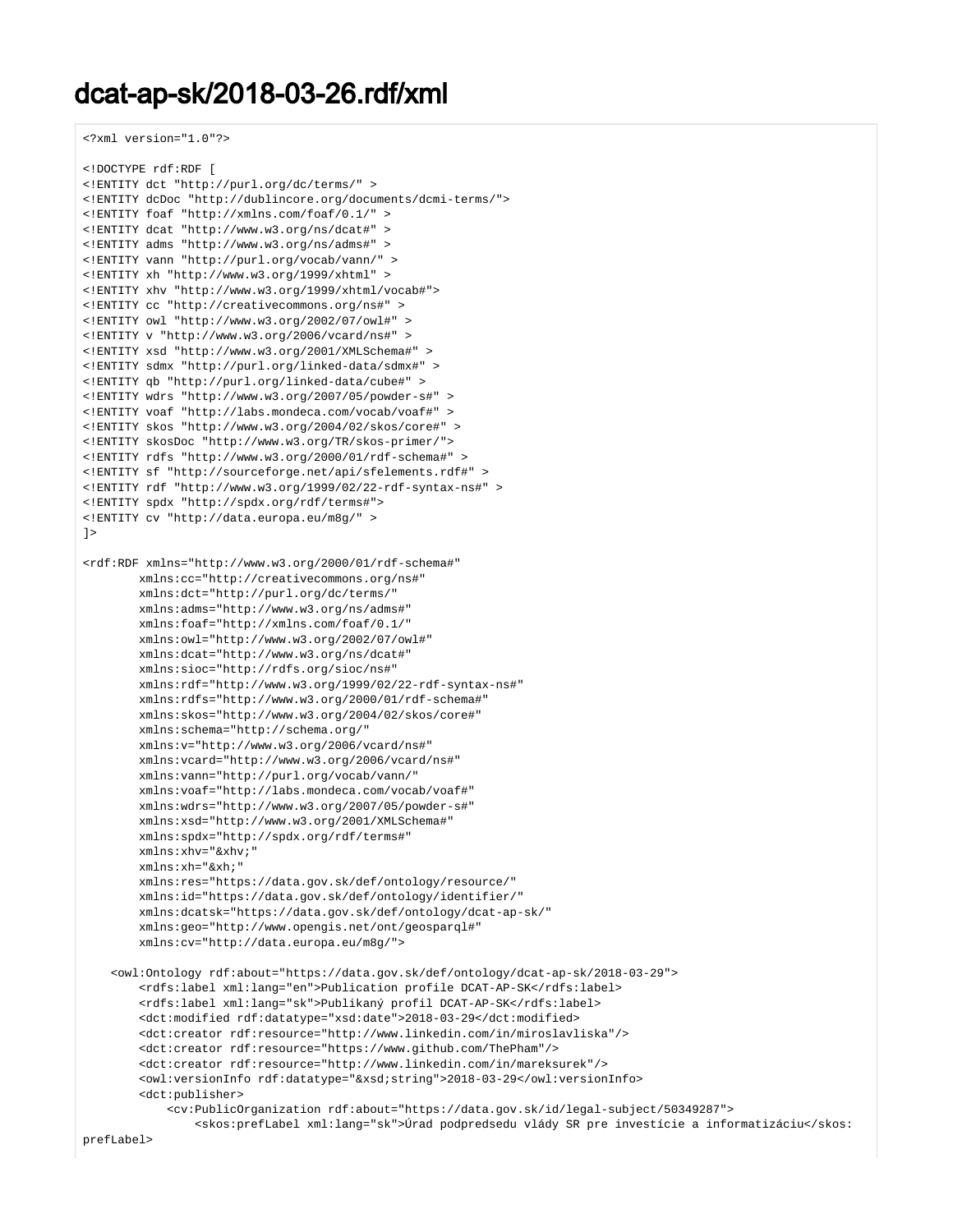```
 <cv:contactPoint>
                     <schema:ContactPoint>
                         <schema:email rdf:resource="mailo:ps1@informatika.sk" />
                     </schema:ContactPoint>
                  </cv:contactPoint>
             </cv:PublicOrganization>
         </dct:publisher>
     </owl:Ontology>
     <!-- ================================ -->
    \langle!-- == MANDATORY CLASSES == -->
     <!-- == POVINNÉ TRIEDY == -->
     <!-- ================================ -->
     <!-- foaf:Agent --> 
     <owl:Class rdf:about="http://xmlns.com/foaf/0.1/Agent">
         <vann:usageNote xml:lang="en">Mandatory</vann:usageNote>
         <vann:usageNote xml:lang="sk">Povinná</vann:usageNote>
         <dct:identifier xml:lang="en">foaf:Agent</dct:identifier>
         <dct:identifier xml:lang="sk">foaf:Agent</dct:identifier>
         <rdfs:label xml:lang="en">Agent</rdfs:label>
         <rdfs:label xml:lang="sk">Osoba alebo Organizácia</rdfs:label>
         <rdfs:isDefinedBy rdf:resource="http://xmlns.com/foaf/spec/#term_Agent"/>
         <rdfs:comment xml:lang="en">An entity that is associated with Catalogues and/or Datasets.</rdfs:
comment> 
         <rdfs:comment xml:lang="sk">Entita ktorá je spojená s Katalógmi alebo Datasetmi.</rdfs:comment> 
     </owl:Class>
     <!-- dcat:Catalog --> 
     <owl:Class rdf:about="http://www.w3.org/ns/dcat#Catalog">
         <vann:usageNote xml:lang="en">Mandatory</vann:usageNote>
         <vann:usageNote xml:lang="sk">Povinná</vann:usageNote>
         <dct:identifier xml:lang="en">dcat:Catalog</dct:identifier>
         <dct:identifier xml:lang="sk">dcat:Catalog</dct:identifier>
         <rdfs:label xml:lang="en">Catalogue</rdfs:label>
         <rdfs:label xml:lang="sk">Katalóg</rdfs:label>
         <rdfs:isDefinedBy rdf:resource="https://www.w3.org/TR/vocab-dcat/#class-catalog"/>
         <rdfs:comment xml:lang="en">A Catalogue (database) containing Datasets.</rdfs:comment>
         <rdfs:comment xml:lang="sk">Katalóg (databáza) obsahujúca Datasety.</rdfs:comment> 
     </owl:Class> 
     <!-- dcat:Dataset --> 
     <owl:Class rdf:about="http://www.w3.org/ns/dcat#Dataset">
         <vann:usageNote xml:lang="en">Mandatory</vann:usageNote>
         <vann:usageNote xml:lang="sk">Povinná</vann:usageNote>
         <dct:identifier xml:lang="en">dcat:Dataset</dct:identifier>
         <dct:identifier xml:lang="sk">dcat:Dataset</dct:identifier>
         <rdfs:label xml:lang="en">Dataset</rdfs:label>
         <rdfs:label xml:lang="sk">Dataset</rdfs:label>
         <rdfs:isDefinedBy rdf:resource="https://www.w3.org/TR/vocab-dcat/#Class:_Dataset"/>
         <rdfs:comment xml:lang="en">A conceptual entity representing published information.</rdfs:
comment>
         <rdfs:comment xml:lang="sk">Konceptuálna entita reprezentujúca publikovanú informáciu.</rdfs:
comment> 
     </owl:Class> 
     <!-- dct:LicenseDocument -->
     <owl:Class rdf:about="http://purl.org/dc/terms/LicenseDocument">
         <vann:usageNote xml:lang="en">Mandatory</vann:usageNote>
         <vann:usageNote xml:lang="sk">Povinná</vann:usageNote>
         <dct:identifier xml:lang="en">dct:LicenseDocument</dct:identifier>
         <dct:identifier xml:lang="sk">dct:LicenseDocument</dct:identifier>
         <rdfs:label xml:lang="en">Licence Document</rdfs:label>
         <rdfs:label xml:lang="sk">Dokument s licenciou</rdfs:label>
         <rdfs:isDefinedBy rdf:resource="http://dublincore.org/documents/2012/06/14/dcmi-terms/?
v=terms#LicenseDocument"/>
         <rdfs:comment xml:lang="en">A legal document giving permission to do something with a Resource.</rdfs:
comment>
         <rdfs:comment xml:lang="sk">Právny dokument poskytujúci práva na použitie.</rdfs:comment>
     </owl:Class>
```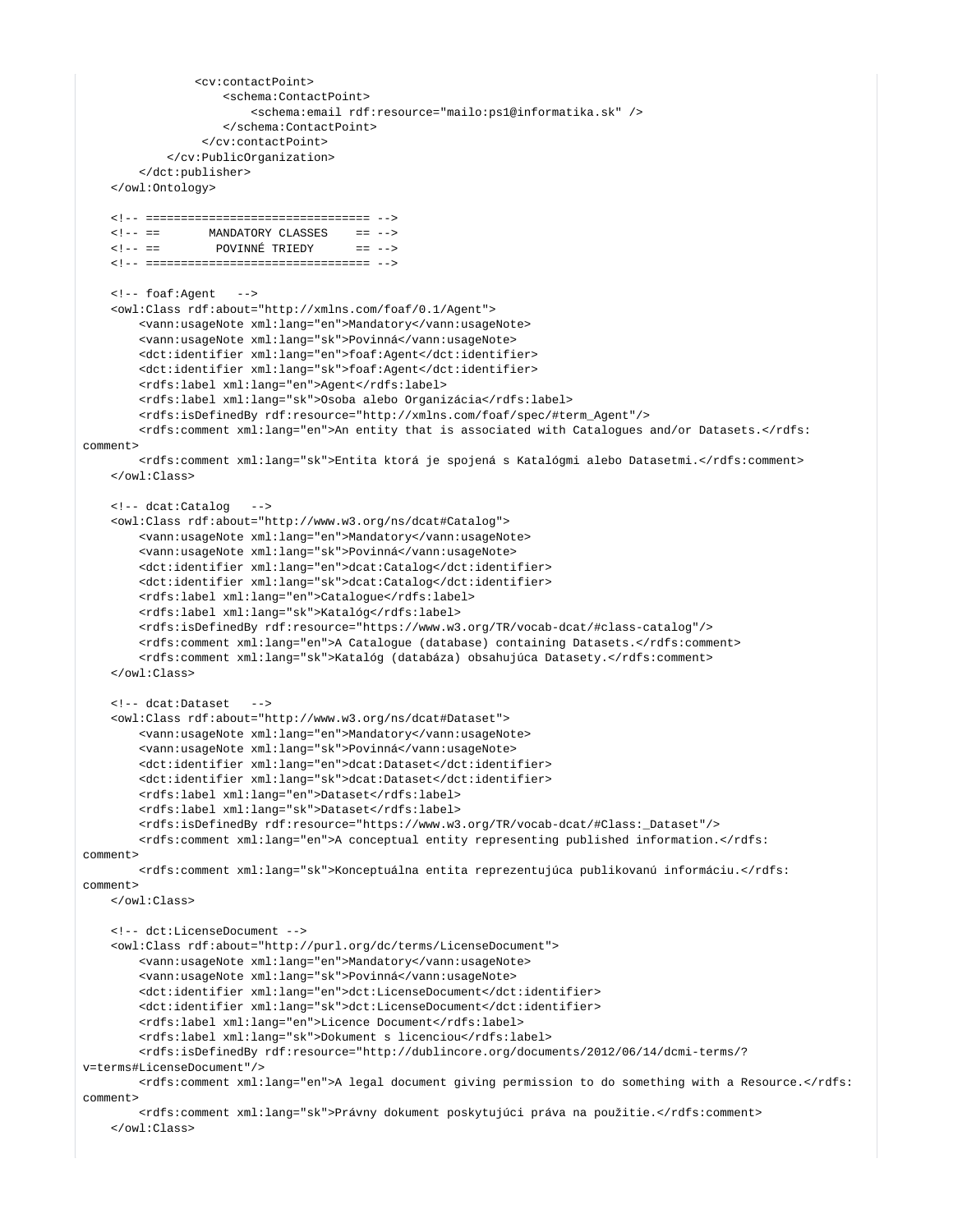```
<!-- rdfs:Literal
     <owl:Class rdf:about="http://www.w3.org/2000/01/rdf-schema#Literal">
         <vann:usageNote xml:lang="en">Mandatory</vann:usageNote> 
         <vann:usageNote xml:lang="sk">Povinná</vann:usageNote>
        <dct:identifier xml:lang="en">rdfs:Literal</dct:identifier>
        <dct:identifier xml:lang="sk">rdfs:Literal</dct:identifier>
        <rdfs:label xml:lang="en">Literal</rdfs:label>
         <rdfs:label xml:lang="sk">Literál</rdfs:label>
        <rdfs:isDefinedBy rdf:resource="http://www.w3.org/TR/rdf-concepts/#section-Literals"/>
        <rdfs:comment xml:lang="en">A text property, which can be typed as a number, string, date...</rdfs:
comment> 
        <rdfs:comment xml:lang="sk">Textová hodnota, ktorá môže by typovaná ako íslo, reazec, dátum...</rdfs:
comment> 
    </owl:Class> 
    <!-- rdfs:Resource --> 
     <owl:Class rdf:about="http://www.w3.org/2000/01/rdf-schema#Resource">
         <vann:usageNote xml:lang="en">Mandatory</vann:usageNote>
         <vann:usageNote xml:lang="sk">Povinná</vann:usageNote>
         <dct:identifier xml:lang="en">rdfs:Resource</dct:identifier>
         <dct:identifier xml:lang="sk">rdfs:Resource</dct:identifier>
        <rdfs:label xml:lang="en">Resource</rdfs:label>
        <rdfs:label xml:lang="sk">Zdroj</rdfs:label>
        <rdfs:isDefinedBy rdf:resource="http://www.w3.org/TR/rdf-schema/#ch_resource"/>
        <rdfs:comment xml:lang="en">Any entity described by RDF.</rdfs:comment> 
         <rdfs:comment xml:lang="sk">Akákovek entita popísaná RDF.</rdfs:comment> 
     </owl:Class> 
    <!-- ================================== -->
   \langle!-- == RECOMMENDED CLASSES == -->
   \leq!-- == \qquad ODPORÚANÉ TRIEDY == -->
    <!-- ================================== -->
    <!-- skos:Concept --> 
     <skos:Concept rdf:about="http://www.w3.org/2004/02/skos/core#Concept">
        <vann:usageNote xml:lang="en">Optional</vann:usageNote>
         <vann:usageNote xml:lang="sk">Volitená</vann:usageNote>
        <dct:identifier xml:lang="en">skos:Concept</dct:identifier>
        <dct:identifier xml:lang="sk">skos:Concept</dct:identifier>
         <rdfs:label xml:lang="en">Category</rdfs:label>
         <rdfs:label xml:lang="sk">Kategória</rdfs:label>
        <rdfs:isDefinedBy rdf:resource="https://www.w3.org/TR/vocab-dcat/#Property:dataset_theme"/>
         <rdfs:comment xml:lang="en">The category of a Dataset.</rdfs:comment>
        <rdfs: comment xml: lang="sk">Kategória datasetu.</rdfs: comment>
    </skos:Concept> 
     <!-- skos:ConceptScheme -->
     <rdf:Description rdf:about="http://www.w3.org/2004/02/skos/core#ConceptScheme">
         <vann:usageNote xml:lang="en">Optional class</vann:usageNote>
         <vann:usageNote xml:lang="sk">Volitená</vann:usageNote>
        <dct:identifier xml:lang="en">skos:ConceptScheme</dct:identifier>
         <dct:identifier xml:lang="sk">skos:ConceptScheme</dct:identifier>
        <rdfs:label xml:lang="en">Category scheme</rdfs:label>
         <rdfs:label xml:lang="en">Schéma kategórie</rdfs:label>
        <rdfs:isDefinedBy rdf:resource="https://www.w3.org/TR/vocab-dcat/#Property:catalog_themes"/>
         <rdfs:comment xml:lang="en">A concept collection (e.g. controlled vocabulary) in which the Category is 
defined.</rdfs:comment>
         <rdfs:comment xml:lang="en">Zoznam konceptov, ktorými je definovaná kategória.</rdfs:comment>
    </rdf:Description> 
    <!-- dcat:Distribution --> 
     <rdf:Description rdf:about="http://www.w3.org/ns/dcat#Distribution">
         <vann:usageNote xml:lang="en">Optional</vann:usageNote>
         <vann:usageNote xml:lang="sk">Volitená</vann:usageNote>
         <dct:identifier xml:lang="en">dcat:Distribution</dct:identifier>
         <dct:identifier xml:lang="sk">dcat:Distribution</dct:identifier>
         <rdfs:label xml:lang="en">Distribution</rdfs:label>
        <rdfs:label xml:lang="sk">Distribúcia</rdfs:label>
        <rdfs:isDefinedBy rdf:resource="https://www.w3.org/TR/vocab-dcat/#class-distribution"/>
         <rdfs:comment xml:lang="en">The physical form of a dataset in a specific format.</rdfs:comment>
         <rdfs:comment xml:lang="sk">Fyzická podoba datasetu v nejakom formáte.</rdfs:comment>
```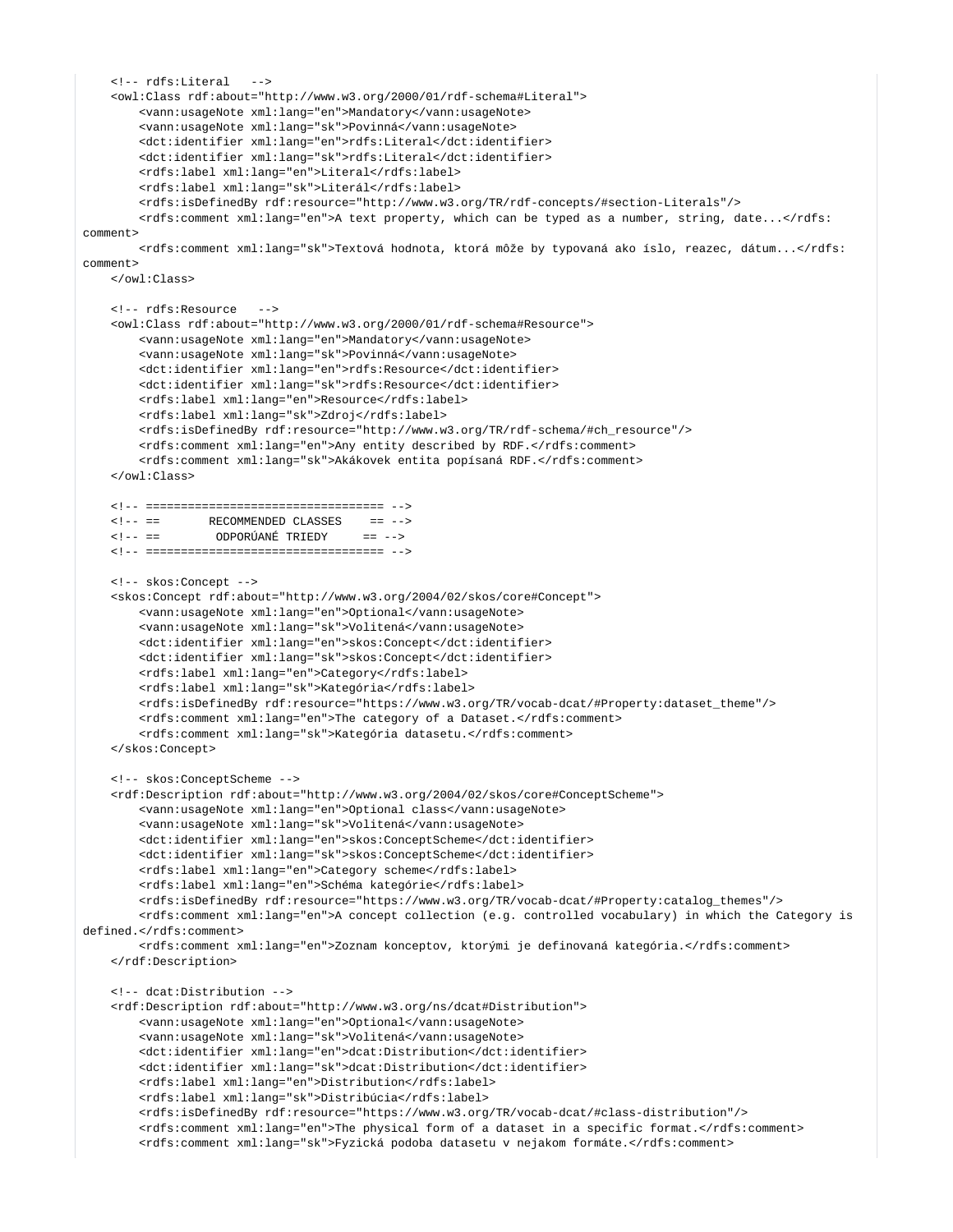</rdf:Description>

```
 <!-- adms:Identifier -->
     <rdf:Description rdf:about="https://www.w3.org/ns/adms#Identifier">
         <vann:usageNote xml:lang="en">Optional</vann:usageNote>
         <vann:usageNote xml:lang="sk">Volitená</vann:usageNote>
         <dct:identifier xml:lang="en">adms:Identifier</dct:identifier>
         <dct:identifier xml:lang="sk">adms:Identifier</dct:identifier>
        <rdfs:label xml:lang="en">Identifier</rdfs:label>
        <rdfs:label xml:lang="sk">Identifikátor</rdfs:label>
        <rdfs:isDefinedBy rdf:resource="https://www.w3.org/TR/vocab-adms/#identifier"/>
         <rdfs:comment xml:lang="sk">A identifier of a given resource.</rdfs:comment>
         <rdfs:comment xml:lang="sk">Identifikátor ubovoného zdroja.</rdfs:comment>
     </rdf:Description>
    <!-- ================================ -->
   \langle!-- == \langle OPTIONAL CLASSES == -->
    <!-- == NEPOVINNÉ TRIEDY == -->
    <!-- ================================ --> 
    <!-- dcat:CatalogRecord --> 
    <rdf:Description rdf:about="http://www.w3.org/ns/dcat#CatalogRecord">
        <vann:usageNote xml:lang="en">Optional</vann:usageNote>
         <vann:usageNote xml:lang="sk">Volitená</vann:usageNote>
        <dct:identifier xml:lang="en">dcat:CatalogRecord</dct:identifier>
         <dct:identifier xml:lang="sk">dcat:CatalogRecord</dct:identifier>
         <rdfs:label xml:lang="en">Catalogue Record</rdfs:label>
         <rdfs:label xml:lang="sk">Záznam Katalógu</rdfs:label>
         <rdfs:isDefinedBy rdf:resource="https://www.w3.org/TR/vocab-dcat/#class-catalog-record"/>
         <rdfs:comment xml:lang="en">A description of changes of a Dataset in a Catalogue.</rdfs:comment> 
         <rdfs:comment xml:lang="sk">Popis zmeny datasetu v Katalógu.</rdfs:comment> 
     </rdf:Description> 
     <!-- spdx:Checksum --> 
     <rdf:Description rdf:about="http://spdx.org/rdf/terms#Checksum">
        <vann:usageNote xml:lang="en">Optional</vann:usageNote>
         <vann:usageNote xml:lang="sk">Volitená</vann:usageNote>
        <dct:identifier xml:lang="en">spdx:Checksum</dct:identifier>
         <dct:identifier xml:lang="sk">spdx:Checksum</dct:identifier>
         <rdfs:label xml:lang="en">Checksum</rdfs:label>
        <rdfs:label xml:lang="sk">Kontrolný súet</rdfs:label>
         <rdfs:isDefinedBy rdf:resource="http://spdx.org/rdf/terms#Checksum"/>
         <rdfs:comment xml:lang="en">A value which can be used to check the authenticity of the contents.</rdfs:
comment> 
         <rdfs:comment xml:lang="en">Hodnota umožujúca kontrolu autencity obsahu</rdfs:comment> 
    </rdf:Description> 
    <!-- foaf:Document -->
    <rdf:Description rdf:about="http://xmlns.com/foaf/0.1/Document">
         <vann:usageNote xml:lang="en">Optional</vann:usageNote>
         <vann:usageNote xml:lang="sk">Volitená</vann:usageNote>
         <dct:identifier xml:lang="en">foaf:Document</dct:identifier>
         <dct:identifier xml:lang="sk">foaf:Document</dct:identifier>
         <rdfs:label xml:lang="en">Document</rdfs:label>
        <rdfs:label xml:lang="sk">Dokument</rdfs:label>
        <rdfs:isDefinedBy rdf:resource="http://xmlns.com/foaf/spec/#term_Document"/>
        <rdfs:comment xml:lang="en">A text resource intended for human consumption, for example a website about 
a Dataset.</rdfs:comment>
        <rdfs:comment xml:lang="sk">Textový zdroj urený pre loveka, napr. web stránka o Datasete.</rdfs:
comment> 
    </rdf:Description> 
    <!-- dct:Frequency -->
    <rdf:Description rdf:about="http://purl.org/dc/terms/Frequency">
         <vann:usageNote xml:lang="en">Optional</vann:usageNote>
         <vann:usageNote xml:lang="sk">Volitená</vann:usageNote>
         <dct:identifier xml:lang="en">dct:Frequency</dct:identifier>
        <dct:identifier xml:lang="sk">dct:Frequency</dct:identifier>
        <rdfs:label xml:lang="en">Frequency</rdfs:label>
        <rdfs:label xml:lang="sk">Frekvencia</rdfs:label>
         <rdfs:isDefinedBy rdf:resource="http://dublincore.org/documents/dcmi-terms/#terms-Frequency"/>
```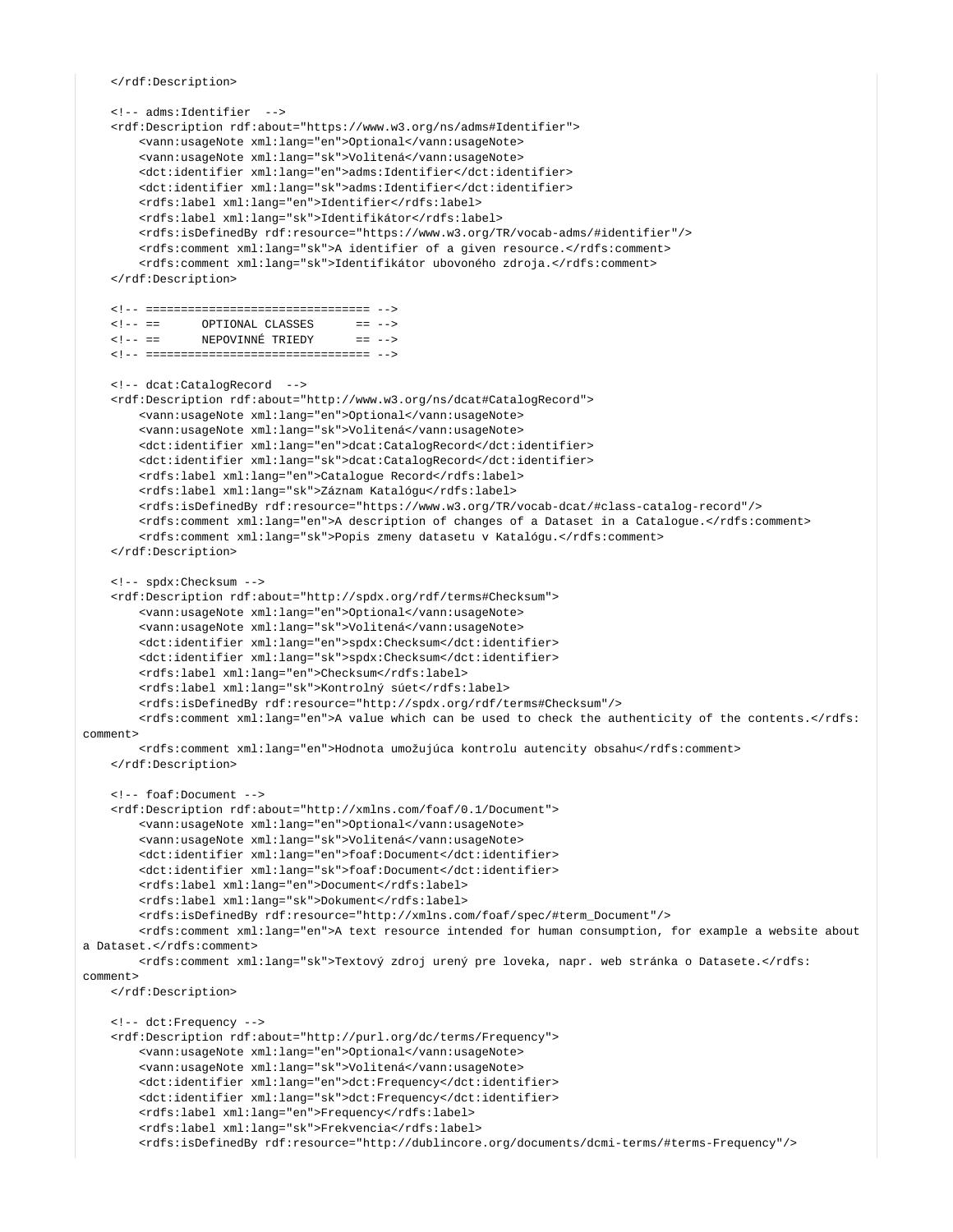```
 <rdfs:comment xml:lang="en">A rate at which a new version of a Dataset is published.</rdfs:comment>
         <rdfs:comment xml:lang="sk">Frekvencia publikácie novej verzie Datasetu.</rdfs:comment>
    </rdf:Description>
    <!-- vcard:Kind -->
    <rdf:Description rdf:about="http://www.w3.org/2006/vcard/ns#Kind">
         <vann:usageNote xml:lang="en">Optional</vann:usageNote>
         <vann:usageNote xml:lang="sk">Volitená</vann:usageNote>
        <dct:identifier xml:lang="en">vcard:Kind</dct:identifier>
        <dct:identifier xml:lang="sk">vcard:Kind</dct:identifier>
        <rdfs:label xml:lang="en">Kind</rdfs:label>
        <rdfs:label xml:lang="sk">Kontakt</rdfs:label>
         <rdfs:isDefinedBy rdf:resource="https://www.w3.org/TR/vcard-rdf/#d4e1819"/>
         <rdfs:comment xml:lang="en">Contact information for a person or organization.</rdfs:comment>
         <rdfs:comment xml:lang="sk">Kontaktné informácie na osobu alebo organizáciu.</rdfs:comment>
     </rdf:Description> 
    <!-- dct:Location -->
    <rdf:Description rdf:about="http://purl.org/dc/terms/Location">
         <vann:usageNote xml:lang="en">Optional</vann:usageNote>
         <vann:usageNote xml:lang="sk">Volitená</vann:usageNote>
        <dct:identifier xml:lang="en">dct:Location</dct:identifier>
        <dct:identifier xml:lang="sk">dct:Location</dct:identifier>
        <rdfs:label xml:lang="en">Location</rdfs:label>
        <rdfs:label xml:lang="sk">Lokácia</rdfs:label>
         <rdfs:isDefinedBy rdf:resource="http://dublincore.org/documents/dcmi-terms/#terms-Location"/>
        <rdfs:comment xml:lang="en">A spatial region or named place.</rdfs:comment>
         <rdfs:comment xml:lang="sk">Priestorový región alebo pomenované miesto.</rdfs:comment>
     </rdf:Description> 
    <!-- dct:LinguisticSystem -->
     <rdf:Description rdf:about="http://purl.org/dc/terms/LinguisticSystem">
         <vann:usageNote xml:lang="en">Optional</vann:usageNote>
         <vann:usageNote xml:lang="sk">Volitená</vann:usageNote>
         <dct:identifier xml:lang="en">dct:LinguisticSystem</dct:identifier>
        <dct:identifier xml:lang="sk">dct:LinguisticSystem</dct:identifier>
        <rdfs:label xml:lang="en">Linguistic system</rdfs:label>
        <rdfs:label xml:lang="sk">Jazyk</rdfs:label>
        <rdfs:isDefinedBy rdf:resource="http://dublincore.org/documents/dcmi-terms/#terms-LinguisticSystem"/>
         <rdfs:comment xml:lang="en">A system of signs, symbols, sounds, gestures, and rules used in 
communication.</rdfs:comment>
        <rdfs:comment xml:lang="sk">Systém znakov, symbolov, zvukov, gest a pravidiel používaných na 
komunikáciu.</rdfs:comment>
    </rdf:Description> 
    <!-- dct:MediaTypeOrExtent -->
     <rdf:Description rdf:about="http://purl.org/dc/terms/MediaTypeOrExtent">
         <vann:usageNote xml:lang="en">Optional</vann:usageNote>
         <vann:usageNote xml:lang="sk">Volitená</vann:usageNote>
         <dct:identifier xml:lang="en">dct:MediaTypeOrExtent</dct:identifier>
        <dct:identifier xml:lang="sk">dct:MediaTypeOrExtent</dct:identifier>
         <rdfs:label xml:lang="en">Media type</rdfs:label>
         <rdfs:label xml:lang="sk">Typ média</rdfs:label>
         <rdfs:isDefinedBy rdf:resource="http://dublincore.org/documents/dcmi-terms/#terms-MediaTypeOrExtent"/>
         <rdfs:comment xml:lang="en">A media type or extent, e.g. the format of a computer file.</rdfs:comment>
        <rdfs:comment xml:lang="sk">Súborový formát.</rdfs:comment>
     </rdf:Description> 
    <!-- dct:PeriodOfTime -->
     <rdf:Description rdf:about="http://purl.org/dc/terms/PeriodOfTime">
         <vann:usageNote xml:lang="en">Optional</vann:usageNote>
         <vann:usageNote xml:lang="sk">Volitená</vann:usageNote>
         <dct:identifier xml:lang="en">dct:PeriodOfTime</dct:identifier>
         <dct:identifier xml:lang="sk">dct:PeriodOfTime</dct:identifier>
         <rdfs:label xml:lang="en">Period of time</rdfs:label>
         <rdfs:label xml:lang="sk">asový interval</rdfs:label>
         <rdfs:isDefinedBy rdf:resource="http://dublincore.org/documents/dcmi-terms/#terms-PeriodOfTime"/>
        <rdfs:comment xml:lang="en">An interval of time that is named or defined by its start and end dates.<
/rdfs:comment>
         <rdfs:comment xml:lang="sk">asovo ohraniená perióda majúca svoj zaiatok a koniec.</rdfs:comment>
     </rdf:Description>
```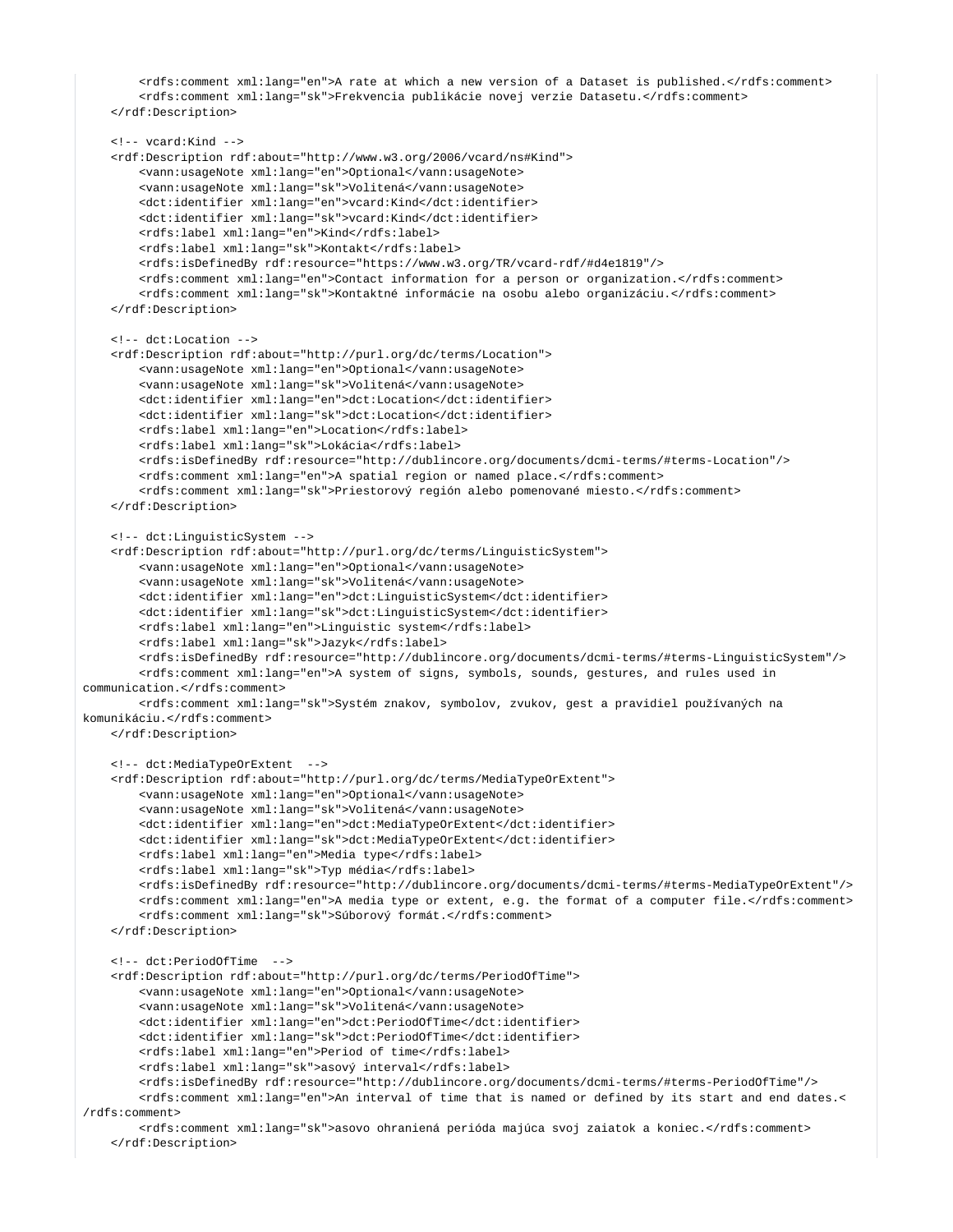```
 <!-- skos:Concept -->
    <rdf:Description rdf:about="http://www.w3.org/2004/02/skos/core#Concept">
         <vann:usageNote xml:lang="en">Optional</vann:usageNote>
         <vann:usageNote xml:lang="sk">Volitená</vann:usageNote>
         <dct:identifier xml:lang="en">skos:Concept</dct:identifier>
         <dct:identifier xml:lang="sk">skos:Concept</dct:identifier>
         <rdfs:label xml:lang="en">Publisher type</rdfs:label>
        <rdfs:label xml:lang="sk">Typ vydavatea</rdfs:label>
        <rdfs:isDefinedBy rdf:resource="https://www.w3.org/TR/vocab-adms/#dcterms-type"/>
         <rdfs:comment xml:lang="en">The type of the organization reprezenting a publisher.</rdfs:comment>
         <rdfs:comment xml:lang="sk">Typ organizácie reprezentujúceho vydavatea.</rdfs:comment>
     </rdf:Description>
    <!-- dct:RightsStatement -->
    <rdf:Description rdf:about="http://purl.org/dc/terms/RightsStatement">
         <vann:usageNote xml:lang="en">Optional</vann:usageNote>
         <vann:usageNote xml:lang="sk">Volitená</vann:usageNote>
         <dct:identifier xml:lang="en">dct:RightsStatement</dct:identifier>
         <dct:identifier xml:lang="sk">dct:RightsStatement</dct:identifier>
         <rdfs:label xml:lang="en">Rights statement</rdfs:label>
        <rdfs:label xml:lang="sk">Právne ujednanie</rdfs:label>
        <rdfs:isDefinedBy rdf:resource="http://dublincore.org/documents/dcmi-terms/#terms-RightsStatement"/>
        <rdfs:comment xml:lang="en">A statement about the intellectual property rights (IPR) held in or over a 
resource, a legal document giving official permission to do something with a resource, or a statement about 
access rights.</rdfs:comment>
         <rdfs:comment xml:lang="sk">Definícia stavu intelektuálnych práv.</rdfs:comment>
    </rdf:Description> 
    <!-- dct:Standard -->
    <rdf:Description rdf:about="http://purl.org/dc/terms/Standard">
         <vann:usageNote xml:lang="en">Optional</vann:usageNote>
         <vann:usageNote xml:lang="sk">Volitená</vann:usageNote>
         <dct:identifier xml:lang="en">dct:Standard</dct:identifier>
        <dct:identifier xml:lang="sk">dct:Standard</dct:identifier>
        <rdfs:label xml:lang="en">Standard</rdfs:label>
        <rdfs:label xml:lang="sk">Štandard</rdfs:label>
        <rdfs:isDefinedBy rdf:resource="http://dublincore.org/documents/dcmi-terms/#terms-Standard"/>
         <rdfs:comment xml:lang="en">A basis for comparison; a reference point against which other things can be 
evaluated.</rdfs:comment>
        <rdfs:comment xml:lang="sk">Štandard špecifikujúci vlastnosti Datasetu, alebo Distribúcie.</rdfs:
comment>
    </rdf:Description> 
    <!-- skos:Concept -->
    <rdf:Description rdf:about="http://www.w3.org/2004/02/skos/core#Concept">
         <vann:usageNote xml:lang="en">Optional</vann:usageNote>
         <vann:usageNote xml:lang="sk">Volitená</vann:usageNote>
        <dct:identifier xml:lang="en">skos:Concept</dct:identifier>
        <dct:identifier xml:lang="sk">skos:Concept</dct:identifier>
        <rdfs:label xml:lang="en">State</rdfs:label>
         <rdfs:label xml:lang="sk">Stav</rdfs:label>
         <rdfs:isDefinedBy rdf:resource="https://www.w3.org/TR/vocab-adms/#dcterms-type"/>
         <rdfs:comment xml:lang="en">Indicates the state of a Distribution, but changes in the Catalog Record.<
/rdfs:comment>
         <rdfs:comment xml:lang="sk">Indikácia stavu Distribúcie, ale zmeny Záznamu Katalógu</rdfs:comment>
    </rdf:Description>
    <!-- dct:ProvenanceStatement -->
     <rdf:Description rdf:about="http://purl.org/dc/terms/ProvenanceStatement">
         <vann:usageNote xml:lang="en">Optional</vann:usageNote>
         <vann:usageNote xml:lang="sk">Volitená</vann:usageNote>
         <dct:identifier xml:lang="en">dct:ProvenanceStatement</dct:identifier>
         <dct:identifier xml:lang="sk">dct:ProvenanceStatement</dct:identifier>
         <rdfs:label xml:lang="en">Provenance Statement</rdfs:label>
         <rdfs:label xml:lang="sk">Záznam o pôvode</rdfs:label>
         <rdfs:isDefinedBy rdf:resource="http://dublincore.org/documents/dcmi-terms/#terms-ProvenanceStatement"/>
        <rdfs:comment xml:lang="en">A statement of any changes in ownership and custody of a resource since its 
creation that are significant for its authenticity, integrity, and interpretation.</rdfs:comment>
         <rdfs:comment xml:lang="sk">Záznam o zmene vo vlastníctve alebo správy zdroja od vytvorenia, ktoré sú 
podstatné pre autencitu, integritu a interpretáciu.</rdfs:comment>
```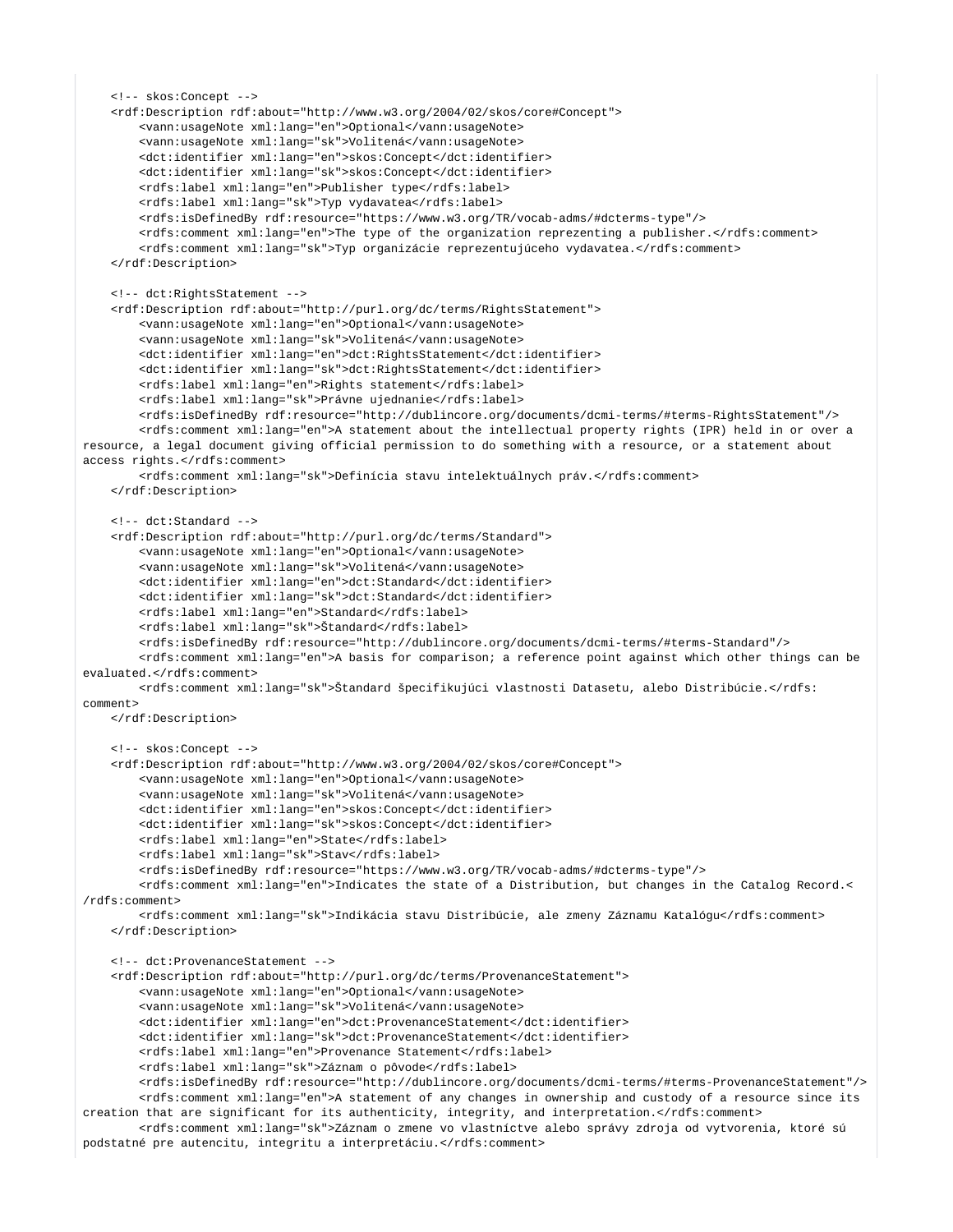</rdf:Description>

```
\leq! -- ##==
                 PROPERTIES
                                      = = \# + - >VLASTNOSTI
   \leq ! - - ##==
                                       = = ## -->
   <!-- == Data Catalogue - Properties == -->
   <!-- == Dátový Katalóg - Vlastnosti == -->
   <!-- Data Catalogue - dcat:dataset -->
   <rdf:Description rdf:about="http://www.w3.org/ns/dcat#dataset">
       <vann:usageNote xml:lang="en">Mandatory</vann:usageNote>
       <vann:usageNote xml:lang="sk">Povinná</vann:usageNote>
       <dct:identifier xml:lang="en">dcat:dataset</dct:identifier>
       <dct:identifier xml:lang="sk">dcat:dataset</dct:identifier>
       <rdfs:label xml:lang="en">Data Catalogue - dataset</rdfs:label>
       <rdfs:label xml:lang="sk">Dátový katalóg - dataset</rdfs:label>
       <rdfs:isDefinedBy rdf:resource="http://www.w3.org/TR/2013/WD-vocab-dcat-20130312/#class-catalog-record"
/<rdfs:comment xml:lang="en">A dataset that is part of the Catalogue.</rdfs:comment>
       <rdfs:comment xml:lang="sk">Dataset, ktorý je súasou Katalógu.</rdfs:comment>
   </rdf:Description>
   <!-- Data Cataloque - dct:description -->
   <rdf:Description rdf:about="http://purl.org/dc/terms/description">
       <vann:usageNote xml:lang="en">Mandatory</vann:usageNote>
       <vann:usageNote xml:lang="sk">Povinná</vann:usageNote>
       <dct:identifier xml:lang="en">dct:description</dct:identifier>
       <dct:identifier xml:lang="sk">dct:description</dct:identifier>
       <rdfs:label xml:lang="en">Data Catalogue - description</rdfs:label>
       <rdfs:label xml:lang="sk">Dátový katalóg - popis</rdfs:label>
       <rdfs:isDefinedBy rdf:resource="http://dublincore.org/documents/dcmi-terms/#terms-description"/>
       <rdfs:comment xml:lang="en">This property contains a free-text account of the Catalogue. This property
can be repeated for parallel language versions of the description.</rdfs:comment>
       <rdfs:comment xml:lang="sk">Táto vlastnos obsahuje voný opis Katalógu.</rdfs:comment>
   </rdf:Description>
   <!-- Data Catalogue - dct:publisher -->
   <rdf:Description rdf:about="http://purl.org/dc/terms/publisher">
       <vann:usageNote xml:lang="en">Mandatory</vann:usageNote>
       <vann:usageNote xml:lang="sk">Povinná</vann:usageNote>
       <dct:identifier xml:lang="en">dct:publisher</dct:identifier>
       <dct:identifier xml:lang="sk">dct:publisher</dct:identifier>
       <rdfs:label xml:lang="en">Data Catalogue - publisher</rdfs:label>
       <rdfs:label xml:lang="sk">Dátový katalóg - vydavate</rdfs:label>
       <rdfs:isDefinedBy rdf:resource="http://dublincore.org/documents/dcmi-terms/#terms-publisher"/>
       <rdfs:comment xml:lang="en">This property refers to an entity (organisation) responsible for making the
Catalogue available.</rdfs:comment>
       <rdfs:comment xml:lang="sk">Táto vlastnos obsahuje entitu (organizáciu) ktorá je zodpovedná za
publikovanie Katalógu.</rdfs:comment>
   </rdf:Description>
   <!-- Data Catalogue - dct:title -->
   <rdf:Description rdf:about="http://purl.org/dc/terms/title">
       <vann:usageNote xml:lang="en">Mandatory</vann:usageNote>
       <vann:usageNote xml:lang="sk">Povinná</vann:usageNote>
       <dct:identifier xml:lang="en">dct:title</dct:identifier>
       <dct:identifier xml:lang="sk">dct:title</dct:identifier>
       <rdfs:label xml:lang="en">Data Catalogue - title</rdfs:label>
       <rdfs:label xml:lang="sk">Dátový katalóg - názov</rdfs:label>
       <rdfs:isDefinedBy rdf:resource="http://dublincore.org/documents/dcmi-terms/#terms-title"/>
       <rdfs:comment xml:lang="en">This property contains a name given to the Catalogue. This property can be
repeated for parallel language versions of the name.</rdfs:comment>
       <rdfs:comment xml:lang="sk">Táto vlastnos obsahuje názov Dátového Katalógu s jazykovou príslušnosou.<
/rdfs:comment></rdf:Description>
```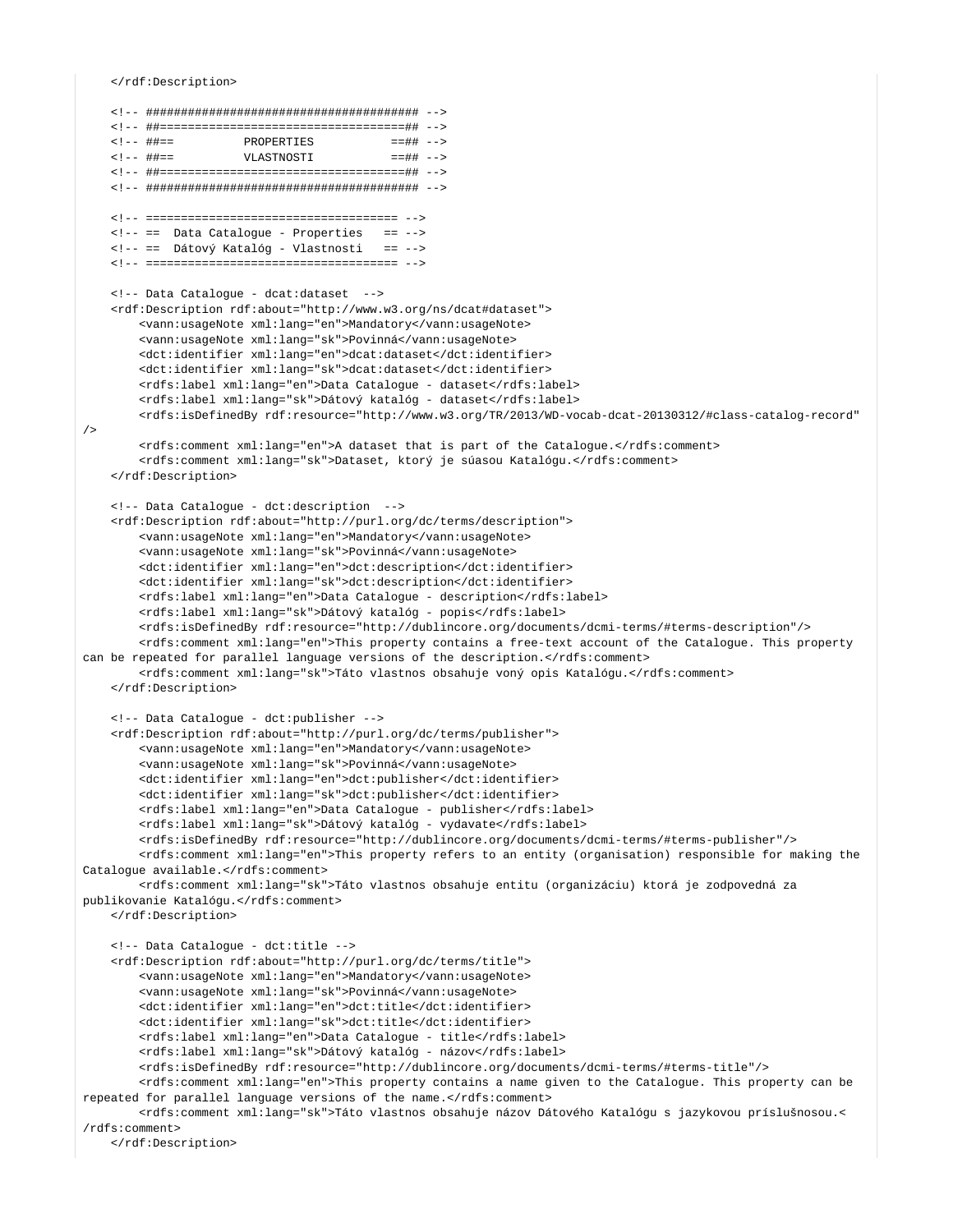```
 <!-- Data Catalogue - homepage -->
    <rdf:Description rdf:about="http://xmlns.com/foaf/0.1/homepage"> 
         <vann:usageNote xml:lang="en">Optional</vann:usageNote>
         <vann:usageNote xml:lang="sk">Volitená</vann:usageNote>
         <dct:identifier xml:lang="en">foaf:homepage</dct:identifier>
         <dct:identifier xml:lang="sk">foaf:homepage</dct:identifier>
         <rdfs:label xml:lang="en">Data Catalogue - homepage</rdfs:label>
         <rdfs:label xml:lang="sk">Dátový katalóg - domovská stránka</rdfs:label>
        <rdfs:isDefinedBy rdf:resource="http://xmlns.com/foaf/spec/#term_homepage"/>
        <rdfs:comment xml:lang="en">This property refers to a web page that acts as the main page for the 
Catalogue.</rdfs:comment>
         <rdfs:comment xml:lang="sk">Táto vlastnos obsahuje webovú stránku ktorá funguje ako domovská stránka 
Katalógu.</rdfs:comment>
    </rdf:Description>
    <!-- Data Catalogue - language -->
    <rdf:Description rdf:about="http://purl.org/dc/terms/language"> 
         <vann:usageNote xml:lang="en">Optional</vann:usageNote>
         <vann:usageNote xml:lang="sk">Volitená</vann:usageNote>
         <dct:identifier xml:lang="en">dct:language</dct:identifier>
        <dct:identifier xml:lang="sk">dct:language</dct:identifier>
        <rdfs:label xml:lang="en">Data Catalogue - language</rdfs:label>
         <rdfs:label xml:lang="sk">Dátový katalóg - jazyk</rdfs:label>
        <rdfs:isDefinedBy rdf:resource="http://dublincore.org/documents/dcmi-terms/#terms-language"/>
         <rdfs:comment xml:lang="en">This property refers to a language used in the textual metadata describing 
titles, descriptions, etc. of the Datasets in the Catalogue. This property can be repeated if the metadata is 
provided in multiple languages.</rdfs:comment>
        <rdfs:comment xml:lang="sk">Táto vlastnos obsahuje predvolený jazyk používaný v Katalógu.</rdfs:comment>
    </rdf:Description>
    <!-- Data Catalogue - licence -->
     <rdf:Description rdf:about="http://purl.org/dc/terms/license"> 
         <vann:usageNote xml:lang="en">Optional</vann:usageNote>
         <vann:usageNote xml:lang="sk">Volitená</vann:usageNote>
        <dct:identifier xml:lang="en">dct:license</dct:identifier>
        <dct:identifier xml:lang="sk">dct:license</dct:identifier>
        <rdfs:label xml:lang="en">Data Catalogue - licence</rdfs:label>
         <rdfs:label xml:lang="sk">Dátový katalóg - licencia</rdfs:label>
         <rdfs:isDefinedBy rdf:resource="http://dublincore.org/documents/dcmi-terms/#terms-license"/>
         <rdfs:comment xml:lang="en">This property refers to the licence under which the Catalogue can be used 
or reused.</rdfs:comment>
        <rdfs:comment xml:lang="sk">Táto vlastnos obsahuje licenciu pod ktorou sa Katalóg môže používa.</rdfs:
comment>
    </rdf:Description>
    <!-- Data Catalogue - release date -->
    <rdf:Description rdf:about="http://purl.org/dc/terms/issued"> 
         <vann:usageNote xml:lang="en">Optional</vann:usageNote>
         <vann:usageNote xml:lang="sk">Volitená</vann:usageNote>
        <dct:identifier xml:lang="en">dct:issued</dct:identifier>
         <dct:identifier xml:lang="sk">dct:issued</dct:identifier>
         <rdfs:label xml:lang="en">Data Catalogue - release date</rdfs:label>
         <rdfs:label xml:lang="sk">Dátový katalóg - dátum vydania</rdfs:label>
        <rdfs:isDefinedBy rdf:resource="http://dublincore.org/documents/dcmi-terms/#terms-issued"/>
         <rdfs:comment xml:lang="en">This property contains the date of formal issuance (e.g., publication) of 
the Catalogue.</rdfs:comment>
        <rdfs:comment xml:lang="sk">Táto vlastnos obsahuje dátum formálneho vydania (publikácie) Katalógu.<
/rdfs:comment>
    </rdf:Description>
    <!-- Data Catalogue - themes -->
    <rdf:Description rdf:about="http://www.w3.org/ns/dcat#themeTaxonomy"> 
        <vann:usageNote xml:lang="en">Optional</vann:usageNote>
         <vann:usageNote xml:lang="sk">Volitená</vann:usageNote>
         <dct:identifier xml:lang="en">dcat:themeTaxonomy</dct:identifier>
         <dct:identifier xml:lang="sk">dcat:themeTaxonomy</dct:identifier>
        <rdfs:label xml:lang="en">Data Catalogue - themes</rdfs:label>
        <rdfs:label xml:lang="sk">Dátový katalóg - témy katalógu</rdfs:label>
         <rdfs:isDefinedBy rdf:resource="http://www.w3.org/TR/vocab-dcat/"/>
         <rdfs:comment xml:lang="en">The knowledge organization system (KOS) used to classify catalog's datasets<
```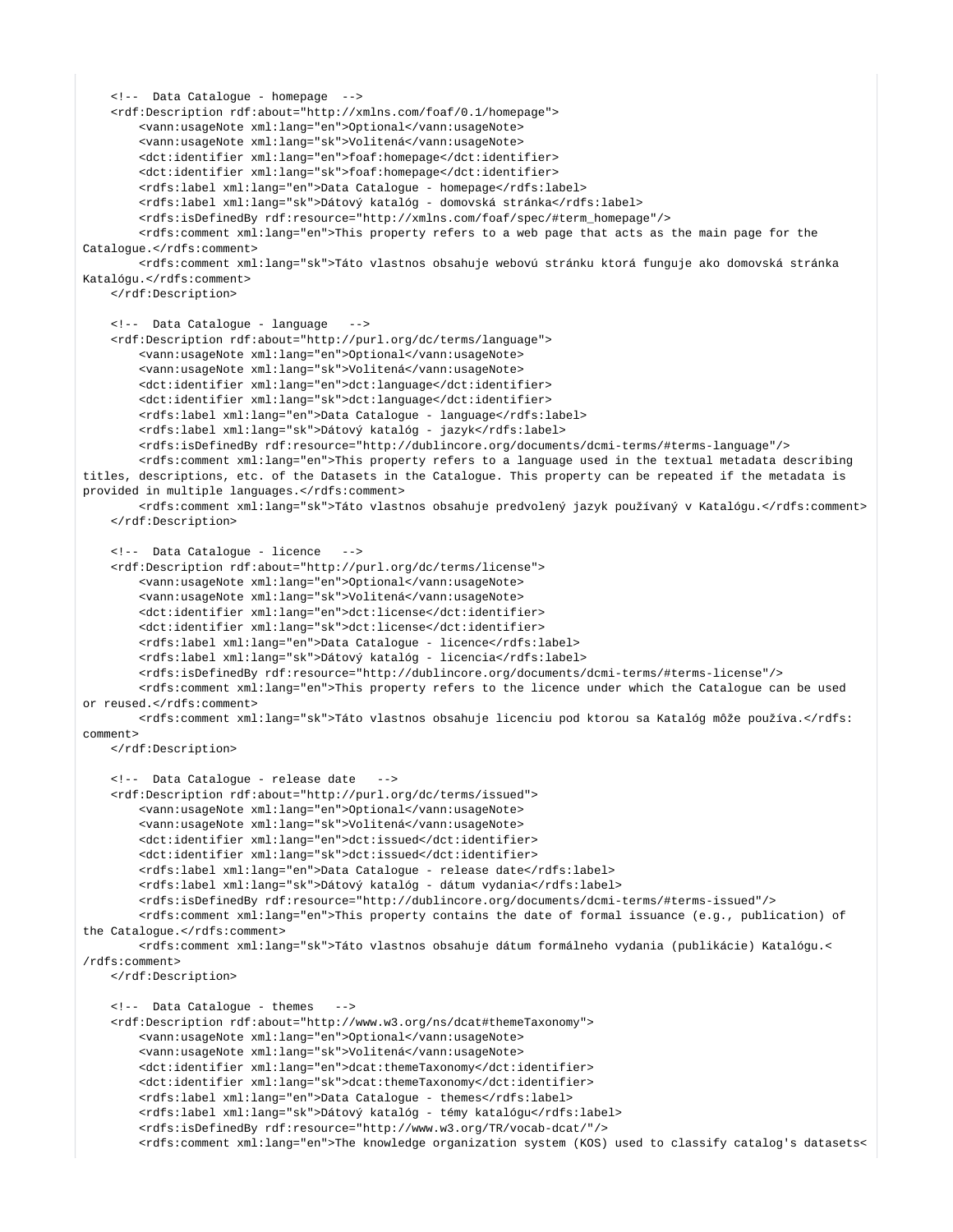```
/rdfs:comment>
         <rdfs:comment xml:lang="sk">Použitie SKOS na klasifikáciu datasetov v katalógu.</rdfs:comment>
     </rdf:Description>
    <!-- Data Catalogue - update/modification date -->
    <rdf:Description rdf:about="http://purl.org/dc/terms/modified"> 
         <vann:usageNote xml:lang="en">Optional</vann:usageNote>
         <vann:usageNote xml:lang="sk">Volitená</vann:usageNote>
        <dct:identifier xml:lang="en">dct:modified</dct:identifier>
        <dct:identifier xml:lang="sk">dct:modified</dct:identifier>
        <rdfs:label xml:lang="en">Data Catalogue - update/ modification date</rdfs:label>
        <rdfs:label xml:lang="sk">Dátový katalóg - dátum modifikácie</rdfs:label>
         <rdfs:isDefinedBy rdf:resource="http://dublincore.org/documents/dcmi-terms/#terms-modified"/>
         <rdfs:comment xml:lang="en">This property contains the most recent date on which the Catalogue was 
changed or modified.</rdfs:comment>
        <rdfs:comment xml:lang="sk">Táto vlastnos obsahuje najaktuálnejší dátum, kedy bol Katalóg upravený 
alebo zmenený.</rdfs:comment>
    </rdf:Description>
    <!-- Data Catalogue - rights -->
     <rdf:Description rdf:about="http://purl.org/dc/terms/rights"> 
         <vann:usageNote xml:lang="en">Optional</vann:usageNote>
         <vann:usageNote xml:lang="sk">Volitená</vann:usageNote>
         <dct:identifier xml:lang="en">dct:rights</dct:identifier>
        <dct:identifier xml:lang="sk">dct:rights</dct:identifier>
        <rdfs:label xml:lang="en">Data Catalogue - rights</rdfs:label>
         <rdfs:label xml:lang="sk">Dátový katalóg - práva</rdfs:label>
         <rdfs:isDefinedBy rdf:resource="http://dublincore.org/documents/dcmi-terms/#terms-rights"/>
         <rdfs:comment xml:lang="en">This property refers to a statement that specifies rights associated with 
the Catalogue.</rdfs:comment>
        <rdfs:comment xml:lang="sk">Táto vlastnos obsahuje výrok ktorý špecifikuje práva spojené s Katalógom.<
/rdfs:comment>
    </rdf:Description>
    <!-- Data Catalogue - spatial/geographic -->
    <rdf:Description rdf:about="http://purl.org/dc/terms/spatial"> 
         <vann:usageNote xml:lang="en">Optional</vann:usageNote>
         <vann:usageNote xml:lang="sk">Volitená</vann:usageNote>
         <dct:identifier xml:lang="en">dct:spatial</dct:identifier>
         <dct:identifier xml:lang="sk">dct:spatial</dct:identifier>
         <rdfs:label xml:lang="en">Data Catalogue - spatial / geographic</rdfs:label>
        <rdfs:label xml:lang="sk">Dátový katalóg - geografická príslušnos</rdfs:label>
        <rdfs:isDefinedBy rdf:resource="http://dublincore.org/documents/dcmi-terms/#terms-spatial"/>
        <rdfs:comment xml:lang="en">This property refers to a geographical area covered by the Catalogue.</rdfs:
comment>
         <rdfs:comment xml:lang="sk">Táto vlastnos obsahuje geografickú príslušnos Katalógu.</rdfs:comment>
     </rdf:Description>
    <!-- Data Catalogue - has part -->
     <rdf:Description rdf:about="http://purl.org/dc/terms/hasPart"> 
        <vann:usageNote xml:lang="en">Optional</vann:usageNote>
         <vann:usageNote xml:lang="sk">Volitená</vann:usageNote>
         <dct:identifier xml:lang="en">dct:hasPart</dct:identifier>
         <dct:identifier xml:lang="sk">dct:hasPart</dct:identifier>
         <rdfs:label xml:lang="en">Data Catalogue - has part</rdfs:label>
         <rdfs:label xml:lang="sk">Dátový katalóg - má as</rdfs:label>
         <rdfs:isDefinedBy rdf:resource="http://dublincore.org/documents/dcmi-terms/#terms-hasPart"/>
         <rdfs:comment xml:lang="en">This property refers to a related Catalogue that is part of the described 
Catalogue.</rdfs:comment>
         <rdfs:comment xml:lang="sk">Katalóg obsahuje vnorený katalóg.</rdfs:comment>
    </rdf:Description> 
    <!-- Data Catalogue - is part of -->
    <rdf:Description rdf:about="http://purl.org/dc/terms/isPartOf"> 
         <vann:usageNote xml:lang="en">Optional</vann:usageNote>
         <vann:usageNote xml:lang="sk">Volitená</vann:usageNote>
         <dct:identifier xml:lang="en">dct:isPartOf</dct:identifier>
        <dct:identifier xml:lang="sk">dct:isPartOf</dct:identifier>
        <rdfs:label xml:lang="en">Data Catalogue - is part of</rdfs:label>
        <rdfs:label xml:lang="sk">Data Catalogue - je súasou</rdfs:label>
         <rdfs:isDefinedBy rdf:resource="http://dublincore.org/documents/dcmi-terms/#terms-isPartOf"/>
```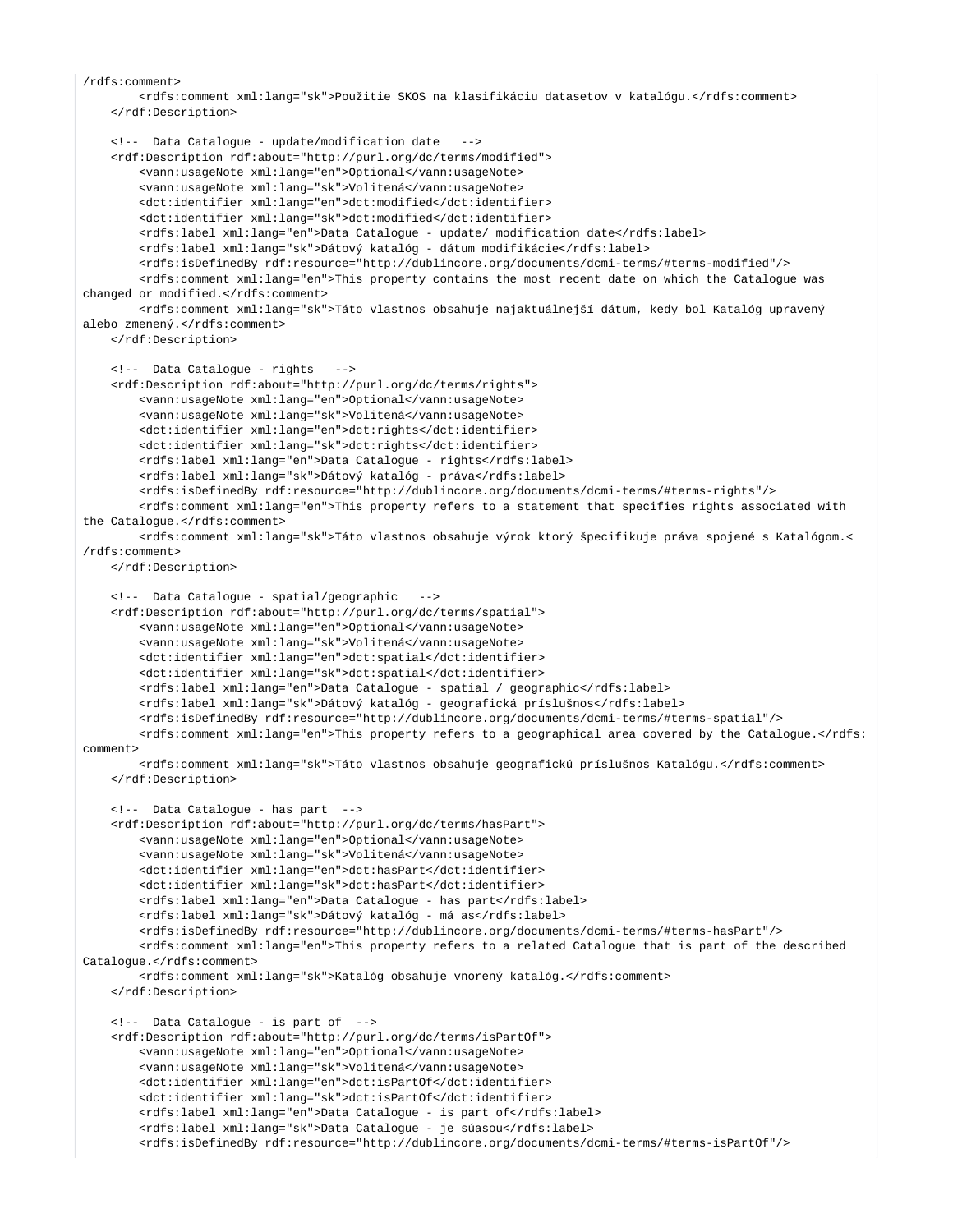```
 <rdfs:comment xml:lang="en">This property refers to a related Catalogue in which the described 
Catalogue is physically or logically included.</rdfs:comment>
        <rdfs:comment xml:lang="sk">Katalóg je obsiahnutý v nadradenom katalógu.</rdfs:comment>
    </rdf:Description>
    <!-- ======================================= -->
    <!-- == Catalogue Record - Properties == -->
    <!-- == Katalógový Záznam - Vlastnosti == -->
    <!-- ======================================= --> 
    <!-- Catalogue Record - primary topic -->
    <rdf:Description rdf:about="http://xmlns.com/foaf/0.1/primaryTopic"> 
         <vann:usageNote xml:lang="en">Mandatory</vann:usageNote>
         <vann:usageNote xml:lang="sk">Povinná</vann:usageNote>
         <dct:identifier xml:lang="en">foaf:primaryTopic</dct:identifier>
        <dct:identifier xml:lang="sk">foaf:primaryTopic</dct:identifier>
        <rdfs:label xml:lang="en">Catalogue Record - primary topic</rdfs:label>
        <rdfs:label xml:lang="sk">Katalógový Záznam - primárna téma</rdfs:label>
        <rdfs:isDefinedBy rdf:resource="http://xmlns.com/foaf/spec/#term_primaryTopic"/>
         <rdfs:comment xml:lang="en">This property links the Catalogue Record to the Dataset described in the 
record.</rdfs:comment>
        <rdfs:comment xml:lang="sk">Názov katalógu.</rdfs:comment>
    </rdf:Description>
    <!-- Catalogue Record - update/modification date -->
    <rdf:Description rdf:about="http://purl.org/dc/terms/modified"> 
         <vann:usageNote xml:lang="en">Mandatory</vann:usageNote>
         <vann:usageNote xml:lang="sk">Povinná</vann:usageNote>
         <dct:identifier xml:lang="en">dct:modified</dct:identifier>
        <dct:identifier xml:lang="sk">dct:modified</dct:identifier>
        <rdfs:label xml:lang="en">Catalogue Record - update/ modification date</rdfs:label>
         <rdfs:label xml:lang="sk">Katalógový Záznam - dátum modifikácie</rdfs:label>
         <rdfs:isDefinedBy rdf:resource="http://dublincore.org/documents/dcmi-terms/#terms-modified"/>
         <rdfs:comment xml:lang="en">This property contains the most recent date on which the Catalogue Record 
was changed or modified </rdfs:comment>
        <rdfs:comment xml:lang="sk">Dátum poslednej modifikácie.</rdfs:comment>
     </rdf:Description>
    <!-- Catalogue Record - listing date -->
     <rdf:Description rdf:about="http://purl.org/dc/terms/issued"> 
         <vann:usageNote xml:lang="en">Optional</vann:usageNote>
         <vann:usageNote xml:lang="sk">Volitená</vann:usageNote>
        <dct:identifier xml:lang="en">dct:issued</dct:identifier>
        <dct:identifier xml:lang="sk">dct:issued</dct:identifier>
         <rdfs:label xml:lang="en">Catalogue Record - listing date</rdfs:label>
         <rdfs:label xml:lang="sk">Katalógový Záznam - dátum zaradenia</rdfs:label>
         <rdfs:isDefinedBy rdf:resource="http://dublincore.org/documents/dcmi-terms/#terms-issued"/>
        <rdfs:comment xml:lang="en">This property contains the date on which the description of the Dataset was 
included in the Catalogue.</rdfs:comment>
        <rdfs:comment xml:lang="sk">Táto vlastnos obsahuje dátum, na ktorom bol Dataset zaradený do Katalógu.<
/rdfs:comment>
    </rdf:Description>
    <!-- Catalogue Record - change type -->
    <rdf:Description rdf:about="http://www.w3.org/ns/adms#status"> 
         <vann:usageNote xml:lang="en">Optional</vann:usageNote>
         <vann:usageNote xml:lang="sk">Volitená</vann:usageNote>
         <dct:identifier xml:lang="en">adms:status</dct:identifier>
        <dct:identifier xml:lang="sk">adms:status</dct:identifier>
         <rdfs:label xml:lang="en">Catalogue Record - change type</rdfs:label>
        <rdfs:label xml:lang="sk">Katalógový Záznam - typ zmeny</rdfs:label>
        <rdfs:isDefinedBy rdf:resource="https://www.w3.org/TR/vocab-adms/#adms-status"/>
        <rdfs:comment xml:lang="en">The type of the latest revision of a Dataset's entry in the Catalogue. It 
MUST take one of the values :created, :updated or :deleted depending on whether this latest revision is a 
result of a creation, update or deletion.</rdfs:comment>
         <rdfs:comment xml:lang="sk">Typ poslednej revízie Datasetu v Katalógu. MUSÍ by jedna z hodnôt :created, 
:updated alebo :deleted.</rdfs:comment>
    </rdf:Description>
    <!-- Catalogue Record - conforms to -->
```
<rdf:Description rdf:about="http://purl.org/dc/terms/conformsTo">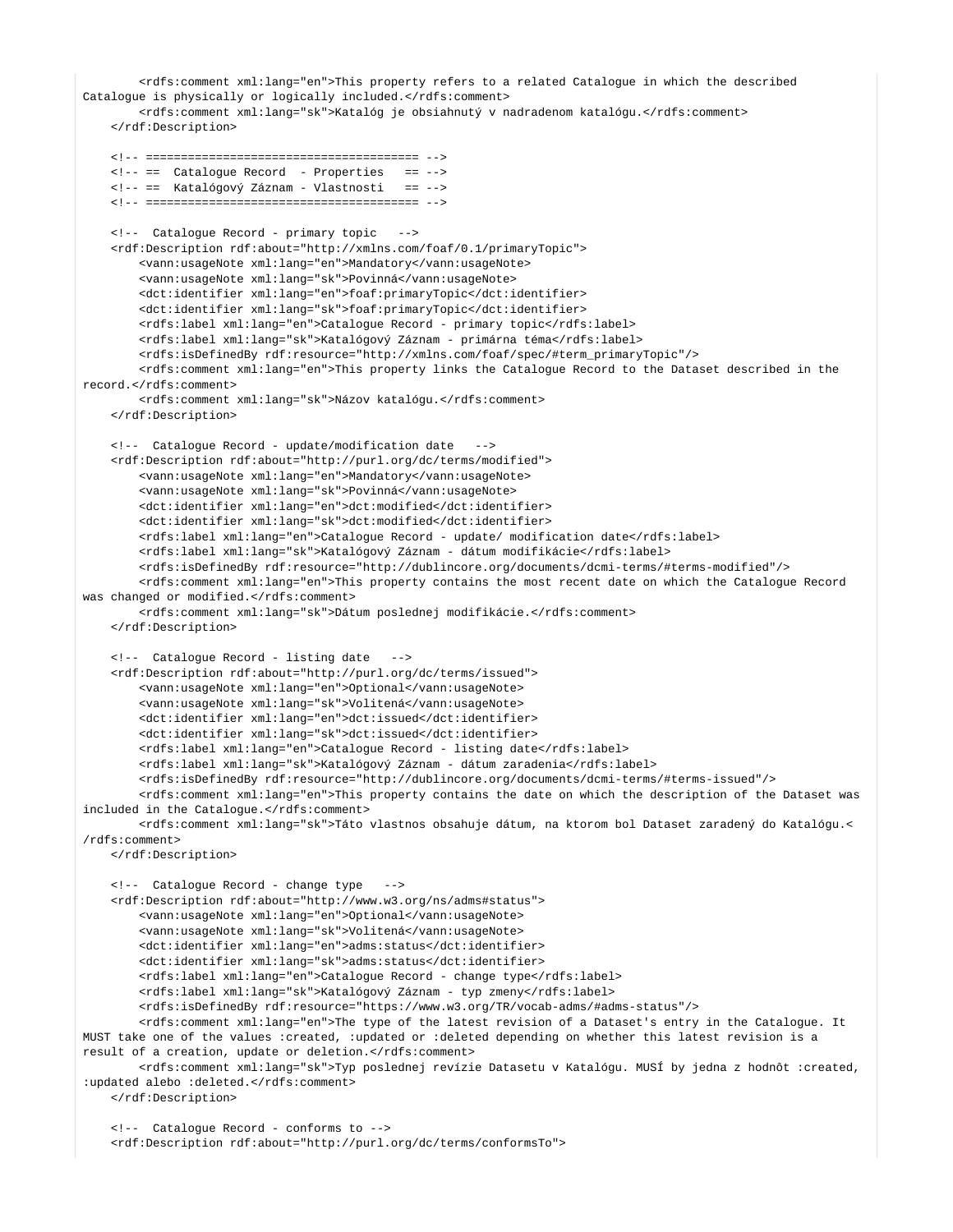```
 <vann:usageNote xml:lang="en">Optional</vann:usageNote>
         <vann:usageNote xml:lang="sk">Volitená</vann:usageNote>
         <dct:identifier xml:lang="en">dct:conformsTo</dct:identifier>
         <dct:identifier xml:lang="sk">dct:conformsTo</dct:identifier>
         <rdfs:label xml:lang="en">Catalogue Record - conforms to</rdfs:label>
         <rdfs:label xml:lang="sk">Katalógový Záznam - aplikaný profil</rdfs:label>
         <rdfs:isDefinedBy rdf:resource="http://dublincore.org/documents/dcmi-terms/#terms-conformsTo"/>
         <rdfs:comment xml:lang="en">This property refers to an Application Profile that the Dataset's metadata 
conforms to c/rdfs:comment>
         <rdfs:comment xml:lang="sk">Definícia aplikaného profilu pre dataset.</rdfs:comment>
     </rdf:Description> 
     <!-- Catalogue Record - description -->
     <rdf:Description rdf:about="http://purl.org/dc/terms/description">
         <vann:usageNote xml:lang="en">Optional</vann:usageNote>
         <vann:usageNote xml:lang="sk">Volitená</vann:usageNote>
         <dct:identifier xml:lang="en">dct:description</dct:identifier>
         <dct:identifier xml:lang="sk">dct:description</dct:identifier>
         <rdfs:label xml:lang="en">Catalogue Record - description</rdfs:label>
         <rdfs:label xml:lang="sk">Katalógový Záznam - popis</rdfs:label>
         <rdfs:isDefinedBy rdf:resource="http://dublincore.org/documents/dcmi-terms/#terms-description"/>
         <rdfs:comment xml:lang="en">This property contains a free-text account of the record. This property can 
be repeated for parallel language versions of the description.</rdfs:comment>
         <rdfs:comment xml:lang="sk">Táto vlastnos obsahuje voný opis záznamu. Táto vlastnos sa môže opakova pre 
opisy v rôznych jazykoch.</rdfs:comment>
    </rdf:Description> 
     <!-- Catalogue Record - title -->
     <rdf:Description rdf:about="http://purl.org/dc/terms/title">
         <vann:usageNote xml:lang="en">Optional</vann:usageNote>
         <vann:usageNote xml:lang="sk">Volitená</vann:usageNote>
         <dct:identifier xml:lang="en">dct:title</dct:identifier>
         <dct:identifier xml:lang="sk">dct:title</dct:identifier>
         <rdfs:label xml:lang="en">Catalogue Record - title</rdfs:label>
         <rdfs:label xml:lang="sk">Katalógový Záznam - názov</rdfs:label>
         <rdfs:isDefinedBy rdf:resource="http://dublincore.org/documents/dcmi-terms/#terms-title"/>
         <rdfs:comment xml:lang="en">This property contains a name given to the Record. This property can be 
repeated for parallel language versions of the name.</rdfs:comment>
         <rdfs:comment xml:lang="sk">Táto vlastnos obsahuje názov Záznamu. Táto vlastnos sa môže opakova pre 
názvy v rôznych jazykoch.</rdfs:comment>
     </rdf:Description>
     <!-- Catalogue Record - language -->
     <rdf:Description rdf:about="http://purl.org/dc/terms/language"> 
         <vann:usageNote xml:lang="en">Optional</vann:usageNote>
         <vann:usageNote xml:lang="sk">Volitená</vann:usageNote>
         <dct:identifier xml:lang="en">dct:language</dct:identifier>
         <dct:identifier xml:lang="sk">dct:language</dct:identifier>
         <rdfs:label xml:lang="en">Catalogue Record - language</rdfs:label>
         <rdfs:label xml:lang="sk">Katalógový Záznam - jazyk</rdfs:label>
         <rdfs:isDefinedBy rdf:resource="http://dublincore.org/documents/dcmi-terms/#terms-language"/>
         <rdfs:comment xml:lang="en">This property refers to a language used in the textual metadata describing 
titles, descriptions, etc. of the Dataset. This property can be repeated if the metadata is provided in 
multiple languages.</rdfs:comment>
         <rdfs:comment xml:lang="sk">Táto vlastnos obsauje jazyk použitý v textových metadátach opisujúcich 
názvy, opisy, at Datasetu. Môže sa opakova ak sú metadáta poskytnuté v rôznych jazykoch.</rdfs:comment>
     </rdf:Description>
     <!-- Catalogue Record - source metadata -->
     <rdf:Description rdf:about="http://purl.org/dc/terms/source"> 
         <vann:usageNote xml:lang="en">Optional</vann:usageNote>
         <vann:usageNote xml:lang="sk">Volitená</vann:usageNote>
         <dct:identifier xml:lang="en">dct:source</dct:identifier>
         <dct:identifier xml:lang="sk">dct:source</dct:identifier>
         <rdfs:label xml:lang="en">Catalogue Record - source metadata</rdfs:label>
         <rdfs:label xml:lang="sk">Katalógový Záznam - zdrojové metadáta</rdfs:label>
         <rdfs:isDefinedBy rdf:resource="http://dublincore.org/documents/dcmi-terms/#terms-source"/>
         <rdfs:comment xml:lang="en">This property refers to the original metadata that was used in creating 
metadata for the Dataset.</rdfs:comment>
         <rdfs:comment xml:lang="sk">Táto vlastnos obsahuje originálne metadáta ktoré boli použité pri vytvorení
```
metadát pre Dataset.</rdfs:comment>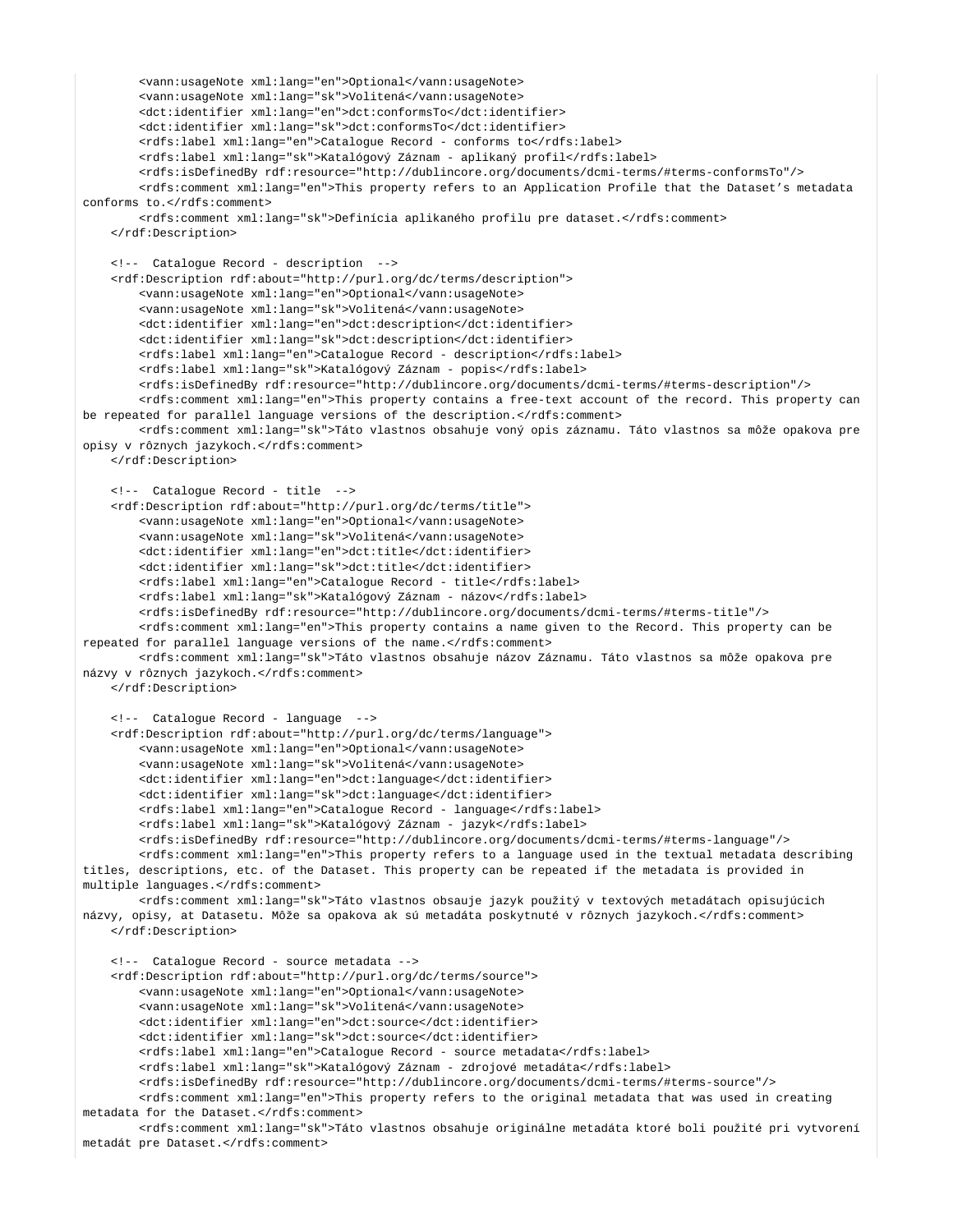```
</rdf:Description>
```

```
\leq 1 - - \equivDataset - Properties
                                          = 2 - 521 - - 2 =Dataset - Vlastnosti
                                           = 7 - 5<!-- Dataset - description -->
   <rdf:Description rdf:about="http://purl.org/dc/terms/description">
       <vann:usageNote xml:lang="en">Mandatory</vann:usageNote>
       <vann:usageNote xml:lang="sk">Povinná</vann:usageNote>
       <dct:identifier xml:lang="en">dct:description</dct:identifier>
       <dct:identifier xml:lang="sk">dct:description</dct:identifier>
        <rdfs:label xml:lang="en">Dataset - description</rdfs:label>
       <rdfs:label xml:lang="sk">Dataset - popis</rdfs:label>
       <rdfs:isDefinedBy rdf:resource="http://dublincore.org/documents/dcmi-terms/#terms-description"/>
       <rdfs:comment xml:lang="en">This property contains a free-text account of the Dataset. This property
can be repeated for parallel language versions of the description.</rdfs:comment>
       <rdfs:comment xml:lang="sk">Táto vlastnos obsahuje voný opis Datasetu. Táto vlastnos sa môže opakova
pre opisy v rôznych jazykoch.</rdfs:comment>
    </rdf:Description>
   \leftarrow :-- Dataset - title -->
   <rdf:Description rdf:about="http://purl.org/dc/terms/title">
       <vann:usageNote xml:lang="en">Mandatory</vann:usageNote>
        <vann:usageNote xml:lang="sk">Povinná</vann:usageNote>
        <dct:identifier xml:lang="en">dct:title</dct:identifier>
       <dct:identifier xml:lang="sk">dct:title</dct:identifier>
       <rdfs:label xml:lang="en">Dataset - title</rdfs:label>
       <rdfs:label xml:lang="sk">Dataset - názov</rdfs:label>
       <rdfs:isDefinedBy rdf:resource="http://dublincore.org/documents/dcmi-terms/#terms-title"/>
       <rdfs:comment xml:lang="en">This property contains a name given to the Dataset. This property can be
repeated for parallel language versions of the name.</rdfs:comment>
        <rdfs:comment xml:lang="sk">Táto vlastnos obsahuje názov Datasetu. Táto vlastnos sa môže opakova pre
názvy v rôznych jazykoch.</rdfs:comment>
   </rdf:Description>
   <!-- Dataset - publisher -->
    <rdf:Description rdf:about="http://purl.org/dc/terms/publisher">
        <vann:usageNote xml:lang="en">Mandatory</vann:usageNote>
        <vann:usageNote xml:lang="sk">Povinná</vann:usageNote>
       <dct:identifier xml:lang="en">dct:publisher</dct:identifier>
       <dct:identifier xml:lang="sk">dct:publisher</dct:identifier>
       <rdfs:label xml:lang="en">Dataset - publisher</rdfs:label>
       <rdfs:label xml:lang="sk">Dataset - vydavate</rdfs:label>
       <rdfs:isDefinedBy rdf:resource="http://dublincore.org/documents/dcmi-terms/#terms-publisher"/>
        <rdfs:comment xml:lang="en">This property refers to an entity (organisation) responsible for making the
Dataset available </rdfs:comment>
       <rdfs:comment xml:lang="sk">Táto vlastnos obsahuje entitu (organizáciu) ktorá je zodpovedná za vydanie
Datasetu.</rdfs:comment>
   </rdf:Description>
   <!-- Dataset - release date
                                 --&><rdf:Description rdf:about="http://purl.org/dc/terms/issued">
       <vann:usageNote xml:lang="en">Mandatory</vann:usageNote>
       <vann:usageNote xml:lang="sk">Povinná</vann:usageNote>
       <dct:identifier xml:lang="en">dct:issued</dct:identifier>
       <dct:identifier xml:lang="sk">dct:issued</dct:identifier>
       <rdfs:label xml:lang="en">Dataset - release date</rdfs:label>
        <rdfs:label xml:lang="sk">Dataset - dátum vydania</rdfs:label>
       <rdfs:isDefinedBy rdf:resource="http://dublincore.org/documents/dcmi-terms/#terms-issued"/>
       <rdfs:comment xml:lang="en">This property contains the date of formal issuance (e.g., publication) of
the Dataset.</rdfs:comment>
       <rdfs:comment xml:lang="sk">Táto vlastnos obsahuje dátum formálneho vydania (publikácie) Datasetu.<
/rdfs:comment>
   </rdf:Description>
   <!-- Dataset - maintainer -->
   <rdf:Description rdf:about="https://data.gov.sk/def/ontology/dcat-ap-sk/maintainer">
        <vann:usageNote xml:lang="en">Mandatory</vann:usageNote>
       <vann:usageNote xml:lang="sk">Povinná</vann:usageNote>
```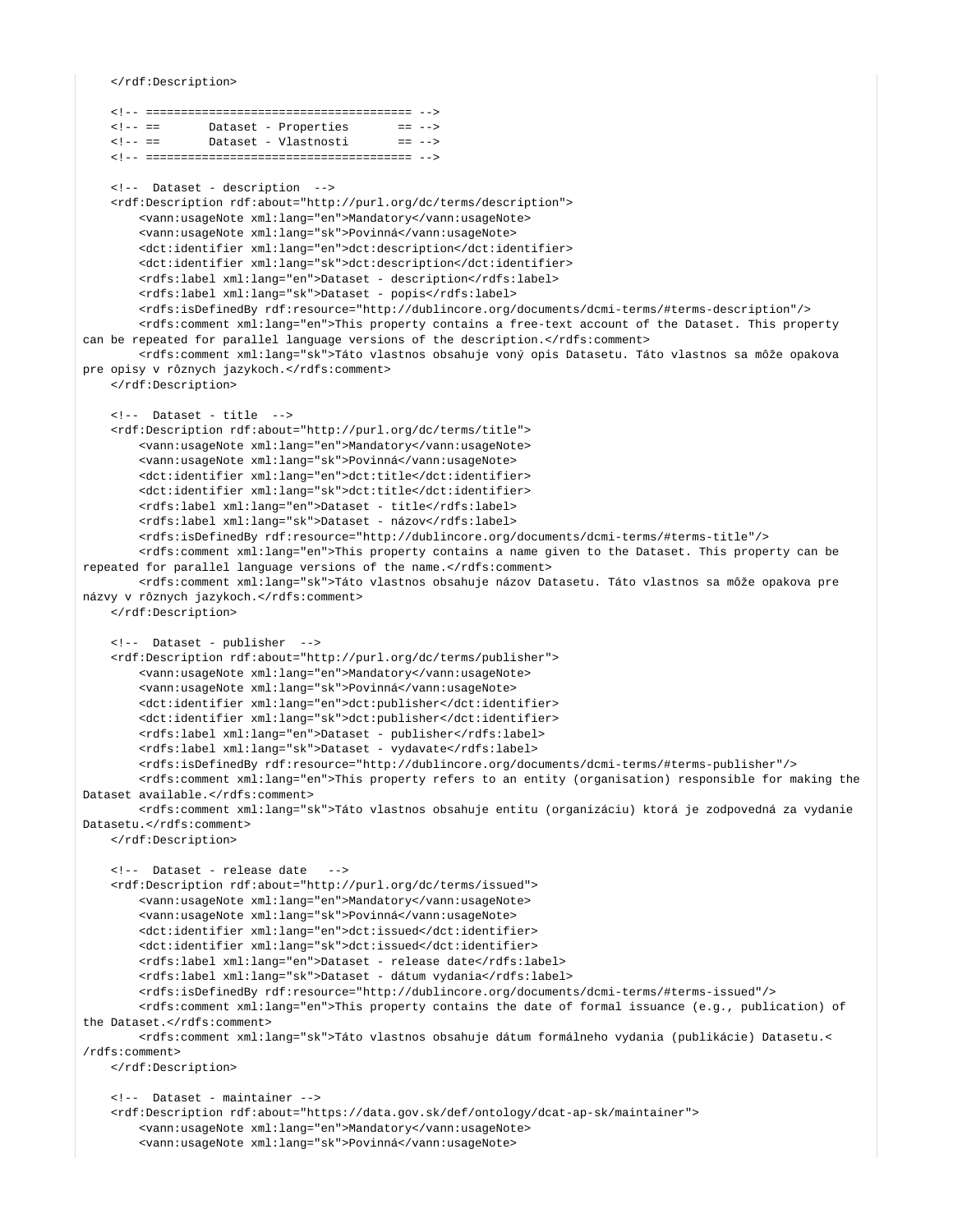```
 <dct:identifier xml:lang="en">dcatsk:maintainer</dct:identifier>
         <dct:identifier xml:lang="sk">dcatsk:maintainer</dct:identifier>
         <rdfs:label xml:lang="en">Dataset - maintainer</rdfs:label>
         <rdfs:label xml:lang="sk">Dataset - správca</rdfs:label>
         <rdfs:isDefinedBy rdf:resource="https://data.gov.sk/def/ontology/dcat-ap-sk"/>
         <rdfs:comment xml:lang="en">This property refers to an entity (organisation) responsible for the 
quality of the Dataset.</rdfs:comment>
         <rdfs:comment xml:lang="sk">Táto vlastnos obsahuje entitu (organizáciu) ktorá je zodpovedná za kvalitu 
Datasetu.</rdfs:comment>
    </rdf:Description>
    <!-- Dataset - landing page -->
    <rdf:Description rdf:about="http://www.w3.org/ns/dcat#landingPage"> 
         <vann:usageNote xml:lang="en">Mandatory</vann:usageNote>
         <vann:usageNote xml:lang="sk">Povinná</vann:usageNote>
         <dct:identifier xml:lang="en">dcat:landingPage</dct:identifier>
        <dct:identifier xml:lang="sk">dcat:landingPage</dct:identifier>
        <rdfs:label xml:lang="en">Dataset - landing page</rdfs:label>
         <rdfs:label xml:lang="sk">Dataset - URL</rdfs:label>
         <rdfs:isDefinedBy rdf:resource="https://www.w3.org/TR/vocab-dcat/#Property:dataset_landingpage"/>
         <rdfs:comment xml:lang="en">This property refers to a web page that provides access to the Dataset, its 
Distributions and/or additional information.</rdfs:comment>
        <rdfs:comment xml:lang="sk">Táto vlastnos obsahuje webovú stránku ktorá poskytuje prístup k Datasetu, 
jeho distribúcií a/alebo dodatoných informácií.</rdfs:comment>
    </rdf:Description>
    <!-- Dataset - version -->
     <rdf:Description rdf:about="http://www.w3.org/2002/07/owl#versionInfo"> 
         <vann:usageNote xml:lang="en">Mandatory</vann:usageNote>
         <vann:usageNote xml:lang="sk">Povinná</vann:usageNote>
        <dct:identifier xml:lang="en">owl:versionInfo</dct:identifier>
        <dct:identifier xml:lang="sk">owl:versionInfo</dct:identifier>
         <rdfs:label xml:lang="en">Dataset - version</rdfs:label>
         <rdfs:label xml:lang="sk">Dataset - verzia</rdfs:label>
        <rdfs:isDefinedBy rdf:resource="http://www.w3.org/2002/07/owl#"/>
        <rdfs:comment xml:lang="en">This property contains a version number or other version designation of the 
Dataset.</rdfs:comment>
        <rdfs:comment xml:lang="sk">Táto vlastnos obsahuje íslo verzie alebo iné oznaenie verzie Datasetu.<
/rdfs:comment>
    </rdf:Description>
    <!-- Dataset - creator -->
     <rdf:Description rdf:about="http://purl.org/dc/terms/creator">
         <vann:usageNote xml:lang="en">Mandatory</vann:usageNote>
         <vann:usageNote xml:lang="sk">Povinná</vann:usageNote>
         <dct:identifier xml:lang="en">dct:creator</dct:identifier>
         <dct:identifier xml:lang="sk">dct:creator</dct:identifier>
        <rdfs:label xml:lang="en">Dataset - creator</rdfs:label>
        <rdfs:label xml:lang="sk">Dataset - autor</rdfs:label>
        <rdfs:isDefinedBy rdf:resource="http://dublincore.org/documents/dcmi-terms/#terms-creator"/>
        <rdfs:comment xml:lang="en">An entity primarily responsible for making the resource. Examples of a 
Creator include a person, an organization, or a service.</rdfs:comment>
         <rdfs:comment xml:lang="sk">Entita zodpovedná za vytvorenie zdroja. Tvorcom môže by napríklad osoba, 
organizácia alebo služba.</rdfs:comment>
    </rdf:Description>
    <!-- Dataset - contact point -->
    <rdf:Description rdf:about="https://www.w3.org/ns/dcat#contactPoint"> 
         <vann:usageNote xml:lang="en">Optional</vann:usageNote>
         <vann:usageNote xml:lang="sk">Volitená</vann:usageNote>
        <dct:identifier xml:lang="en">dcat:contactPoint</dct:identifier>
        <dct:identifier xml:lang="sk">dcat:contactPoint</dct:identifier>
        <rdfs:label xml:lang="en">Dataset - contact point</rdfs:label>
        <rdfs:label xml:lang="sk">Dataset - kontakt</rdfs:label>
        <rdfs:isDefinedBy rdf:resource="https://www.w3.org/TR/vocab-adms/#dcat-contactpoint"/>
         <rdfs:comment xml:lang="en">This property contains contact information that can be used for sending 
comments about the Dataset.</rdfs:comment>
        <rdfs:comment xml:lang="sk">Táto vlastnos obsahuje kontaktné informácie na zaslanie poznámok k Datasetu.
</rdfs:comment>
    </rdf:Description>
```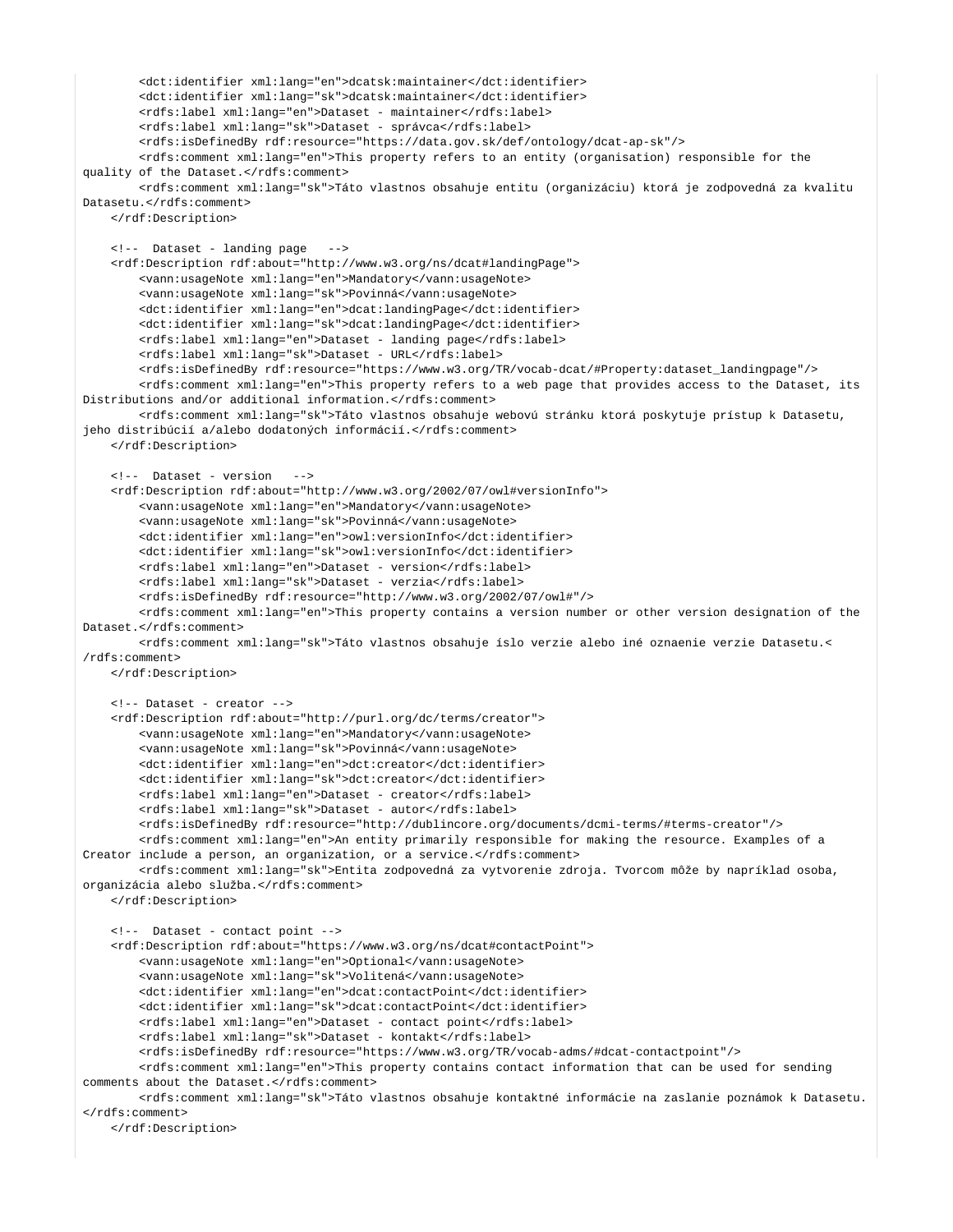```
 <!-- Dataset - dataset distribution -->
     <rdf:Description rdf:about="http://www.w3.org/ns/dcat#distribution"> 
         <vann:usageNote xml:lang="en">Optional</vann:usageNote>
         <vann:usageNote xml:lang="sk">Volitená</vann:usageNote>
        <dct:identifier xml:lang="en">dcat:distribution</dct:identifier>
        <dct:identifier xml:lang="sk">dcat:distribution</dct:identifier>
        <rdfs:label xml:lang="en">Dataset - dataset distribution</rdfs:label>
         <rdfs:label xml:lang="sk">Dataset - distribúcia datasetu</rdfs:label>
         <rdfs:isDefinedBy rdf:resource="http://www.w3.org/TR/vocab-dcat/"/>
         <rdfs:comment xml:lang="en">This property links the Dataset to an available Distribution.</rdfs:comment>
         <rdfs:comment xml:lang="sk">Táto vlastnos spája Dataset s dostupnou Distribúciou.</rdfs:comment>
     </rdf:Description>
     <!-- Dataset - keyword/ tag -->
     <rdf:Description rdf:about="http://www.w3.org/ns/dcat#keyword"> 
         <vann:usageNote xml:lang="en">Optional.</vann:usageNote>
         <vann:usageNote xml:lang="sk">Volitená</vann:usageNote>
         <dct:identifier xml:lang="en">dcat:keyword</dct:identifier>
        <dct:identifier xml:lang="sk">dcat:keyword</dct:identifier>
        <rdfs:label xml:lang="en">Dataset - keyword/ tag</rdfs:label>
         <rdfs:label xml:lang="sk">Dataset - kúové slová</rdfs:label>
         <rdfs:isDefinedBy rdf:resource="https://www.w3.org/TR/vocab-dcat/#Property:dataset_keyword"/>
        <rdfs:comment xml:lang="en">This property contains a keyword or tag describing the Dataset.</rdfs:
comment>
         <rdfs:comment xml:lang="sk">Táto vlastnos obsahuje kúové slová ktoré opisujú Dataset.</rdfs:comment>
    </rdf:Description>
    <!-- Dataset - theme/category -->
    <rdf:Description rdf:about="http://www.w3.org/ns/dcat#theme"> 
         <vann:usageNote xml:lang="en">Mandatory</vann:usageNote>
         <vann:usageNote xml:lang="sk">Povinná</vann:usageNote>
         <dct:identifier xml:lang="en">dcat:theme</dct:identifier>
         <dct:identifier xml:lang="sk">dcat:theme</dct:identifier>
         <rdfs:label xml:lang="en">Dataset - theme/category</rdfs:label>
        <rdfs:label xml:lang="sk">Dataset - téma</rdfs:label>
        <rdfs:isDefinedBy rdf:resource="https://www.w3.org/TR/vocab-dcat/#Property:dataset_theme"/>
        <rdfs:comment xml:lang="en">This property refers to a category of the Dataset. A Dataset may be 
associated with multiple themes. Subproperty of dct:subject</rdfs:comment>
         <rdfs:comment xml:lang="sk">Táto vlastnos obsahuje súvisiace entity tvoriace tému datasetu.</rdfs:
comment>
    </rdf:Description>
    <!-- Dataset - contributor -->
    <rdf:Description rdf:about="http://purl.org/dc/terms/contributor">
         <vann:usageNote xml:lang="en">Optional</vann:usageNote>
         <vann:usageNote xml:lang="sk">Volitená</vann:usageNote>
         <dct:identifier xml:lang="en">dct:contributor</dct:identifier>
        <dct:identifier xml:lang="sk">dct:contributor</dct:identifier>
        <rdfs:label xml:lang="en">Dataset - contributor</rdfs:label>
        <rdfs:label xml:lang="sk">Dataset - prispievate</rdfs:label>
        <rdfs:isDefinedBy rdf:resource="http://dublincore.org/documents/dcmi-terms/#terms-contributor"/>
        <rdfs:comment xml:lang="en">An entity responsible for making contributions to the resource. Examples of 
a Contributor include a person, an organization, or a service.</rdfs:comment>
        <rdfs:comment xml:lang="sk">Subjekt zodpovedný za príspevky do zdroja. Prispievateom môže by napríklad 
osoba, organizácia alebo služba.</rdfs:comment>
    </rdf:Description>
    <!-- Dataset - identifier -->
     <rdf:Description rdf:about="http://purl.org/dc/terms/identifier"> 
         <vann:usageNote xml:lang="en">Mandatory</vann:usageNote>
         <vann:usageNote xml:lang="sk">Povinná</vann:usageNote>
        <dct:identifier xml:lang="en">dct:identifier</dct:identifier>
        <dct:identifier xml:lang="sk">dct:identifier</dct:identifier>
        <rdfs:label xml:lang="en">Dataset - identifier</rdfs:label>
         <rdfs:label xml:lang="sk">Dataset - identifikátor</rdfs:label>
         <rdfs:isDefinedBy rdf:resource="http://dublincore.org/documents/dcmi-terms/#terms-identifier"/>
         <rdfs:comment xml:lang="en">This property refers to the URI of the dataset.</rdfs:comment>
         <rdfs:comment xml:lang="sk">Táto vlastnos obsahuje URI datasetu.</rdfs:comment>
     </rdf:Description>
     <!-- Dataset - frequency -->
```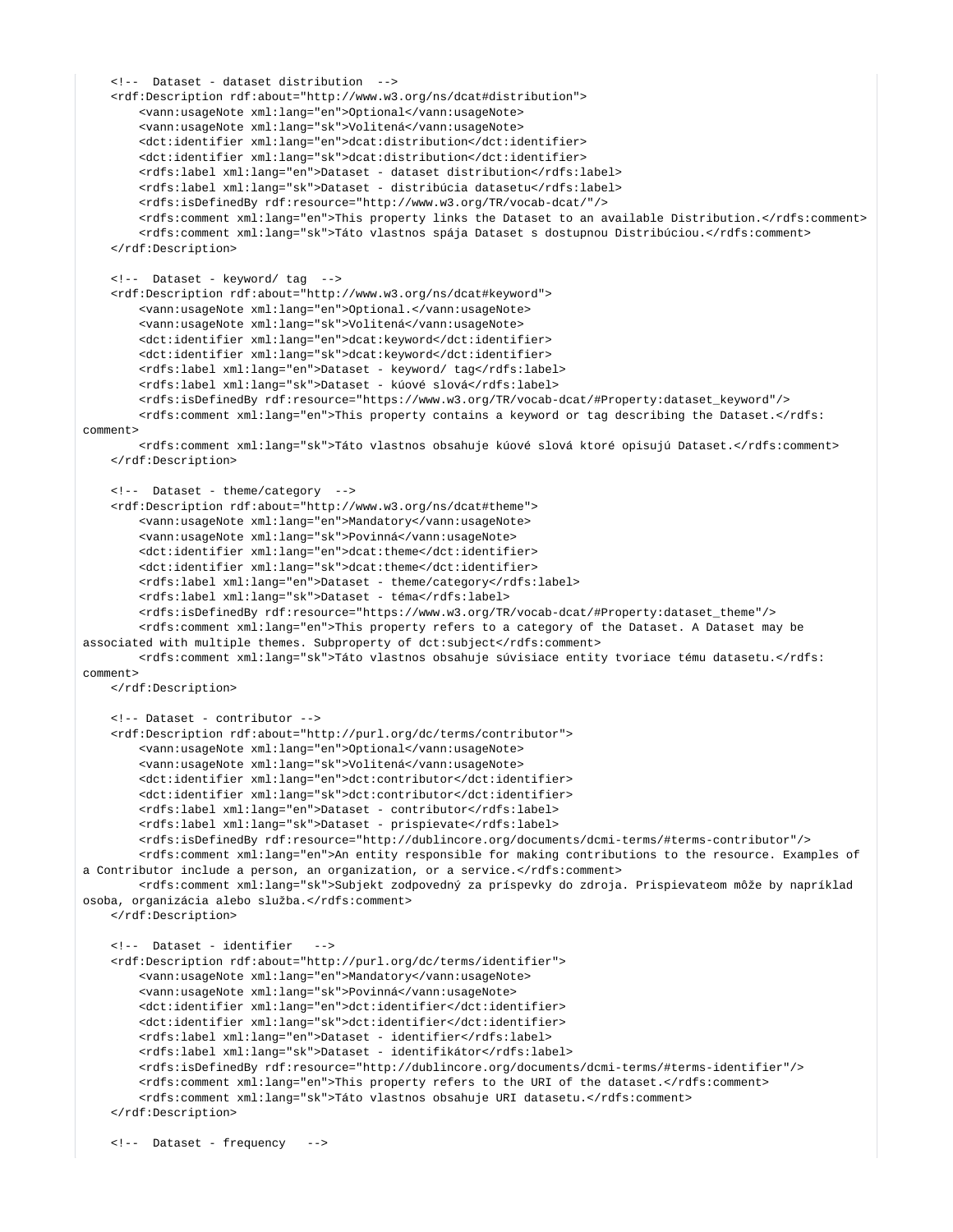```
 <rdf:Description rdf:about="http://purl.org/dc/terms/acrualPeriodicity"> 
         <vann:usageNote xml:lang="en">Optional</vann:usageNote>
         <vann:usageNote xml:lang="sk">Volitená</vann:usageNote>
         <dct:identifier xml:lang="en">dct:accrualPeriodicity</dct:identifier>
         <dct:identifier xml:lang="sk">dct:accrualPeriodicity</dct:identifier>
         <rdfs:label xml:lang="en">Dataset - frequency</rdfs:label>
         <rdfs:label xml:lang="sk">Dataset - periodicita aktualizácie</rdfs:label>
         <rdfs:isDefinedBy rdf:resource="http://dublincore.org/documents/dcmi-terms/#terms-acrualPeriodicity"/>
         <rdfs:comment xml:lang="en">This property refers to the frequency at which Dataset is updated, which 
must be written if known.</rdfs:comment>
         <rdfs:comment xml:lang="sk">Táto vlastnos obsahuje periodicitu aktualizácií Datasetu, priom sa musí 
uvádza ak je známa.</rdfs:comment>
    </rdf:Description>
     <!-- Dataset - validity type -->
     <rdf:Description rdf:about="https://data.gov.sk/def/ontology/dcat-ap-sk/validityType">
         <vann:usageNote xml:lang="en">Optional</vann:usageNote>
         <vann:usageNote xml:lang="sk">Volitená</vann:usageNote>
         <dct:identifier xml:lang="en">dcatsk:validityType</dct:identifier>
         <dct:identifier xml:lang="sk">dcatsk:validityType</dct:identifier>
         <rdfs:label xml:lang="en">Dataset - validity type</rdfs:label>
         <rdfs:label xml:lang="sk">Dataset - správnos dát</rdfs:label>
         <rdfs:isDefinedBy rdf:resource="https://data.gov.sk/def/ontology/dcat-ap-sk"/>
         <rdfs:comment xml:lang="en">This property refers to information representing information about the 
quality of the data.</rdfs:comment>
         <rdfs:comment xml:lang="sk">Táto vlastnos obsahuje údaj reprezentuje informáciu o kvalite obsahu údajov.
</rdfs:comment>
     </rdf:Description>
     <!-- Dataset - language -->
     <rdf:Description rdf:about="http://purl.org/dc/terms/language"> 
         <vann:usageNote xml:lang="en">Optional</vann:usageNote>
         <vann:usageNote xml:lang="sk">Volitená</vann:usageNote>
         <dct:identifier xml:lang="en">dct:language</dct:identifier>
         <dct:identifier xml:lang="sk">dct:language</dct:identifier>
         <rdfs:label xml:lang="en">Dataset - language</rdfs:label>
         <rdfs:label xml:lang="sk">Dataset - jazyk</rdfs:label>
         <rdfs:isDefinedBy rdf:resource="http://dublincore.org/documents/dcmi-terms/#terms-language"/>
         <rdfs:comment xml:lang="en">This property refers to a language of the Dataset. This property can be 
repeated if there are multiple languages in the Dataset.</rdfs:comment>
         <rdfs:comment xml:lang="sk">Táto vlastnos obsahuje jazyk Datasetu. Táto vlastnos sa môže opakova, ak sa 
v Datasetoch nachádzajú viaceré jazyky.</rdfs:comment>
     </rdf:Description>
     <!-- Dataset - other identifier -->
     <rdf:Description rdf:about="http://www.w3.org/ns/adms#identifier"> 
         <vann:usageNote xml:lang="en">Optional</vann:usageNote>
         <vann:usageNote xml:lang="sk">Volitená</vann:usageNote>
         <dct:identifier xml:lang="en">adms:identifier</dct:identifier>
         <dct:identifier xml:lang="sk">adms:identifier</dct:identifier>
         <rdfs:label xml:lang="en">Dataset - other identifier</rdfs:label>
         <rdfs:label xml:lang="sk">Dataset - iný identifikátor</rdfs:label>
         <rdfs:isDefinedBy rdf:resource="https://www.w3.org/TR/vocab-adms/#adms-identifier"/>
         <rdfs:comment xml:lang="en">This property refers to a secondary identifier of the Dataset, such as MAST
/ADS[1], DataCite[2], DOI[3], EZID[4] or W3ID[5].</rdfs:comment>
         <rdfs:comment xml:lang="sk">Táto vlastnos obsahuje sekundárny (externý) identifikátor Datasetu, ako 
napríklad MAST/ADS[1], DataCite[2], DOI[3], EZID[4] or W3ID[5].</rdfs:comment>
    </rdf:Description>
    <!-- Dataset - spatial/geographical coverage
     <rdf:Description rdf:about="http://purl.org/dc/terms/spatial"> 
         <vann:usageNote xml:lang="en">Optional</vann:usageNote>
         <vann:usageNote xml:lang="sk">Volitená</vann:usageNote>
         <dct:identifier xml:lang="en">dct:spatial</dct:identifier>
         <dct:identifier xml:lang="sk">dct:spatial</dct:identifier>
         <rdfs:label xml:lang="en">Dataset - spatial / geographic coverage</rdfs:label>
         <rdfs:label xml:lang="sk">Dataset - geografická platnos</rdfs:label>
         <rdfs:isDefinedBy rdf:resource="http://dublincore.org/documents/dcmi-terms/#terms-spatial"/>
         <rdfs:comment xml:lang="en">This property refers to a geographical area covered by the Dataset.</rdfs:
comment>
```
<rdfs:comment xml:lang="sk">Táto vlastnos vyjadruje geografickú príslušnos regiónu pre Dataset.</rdfs: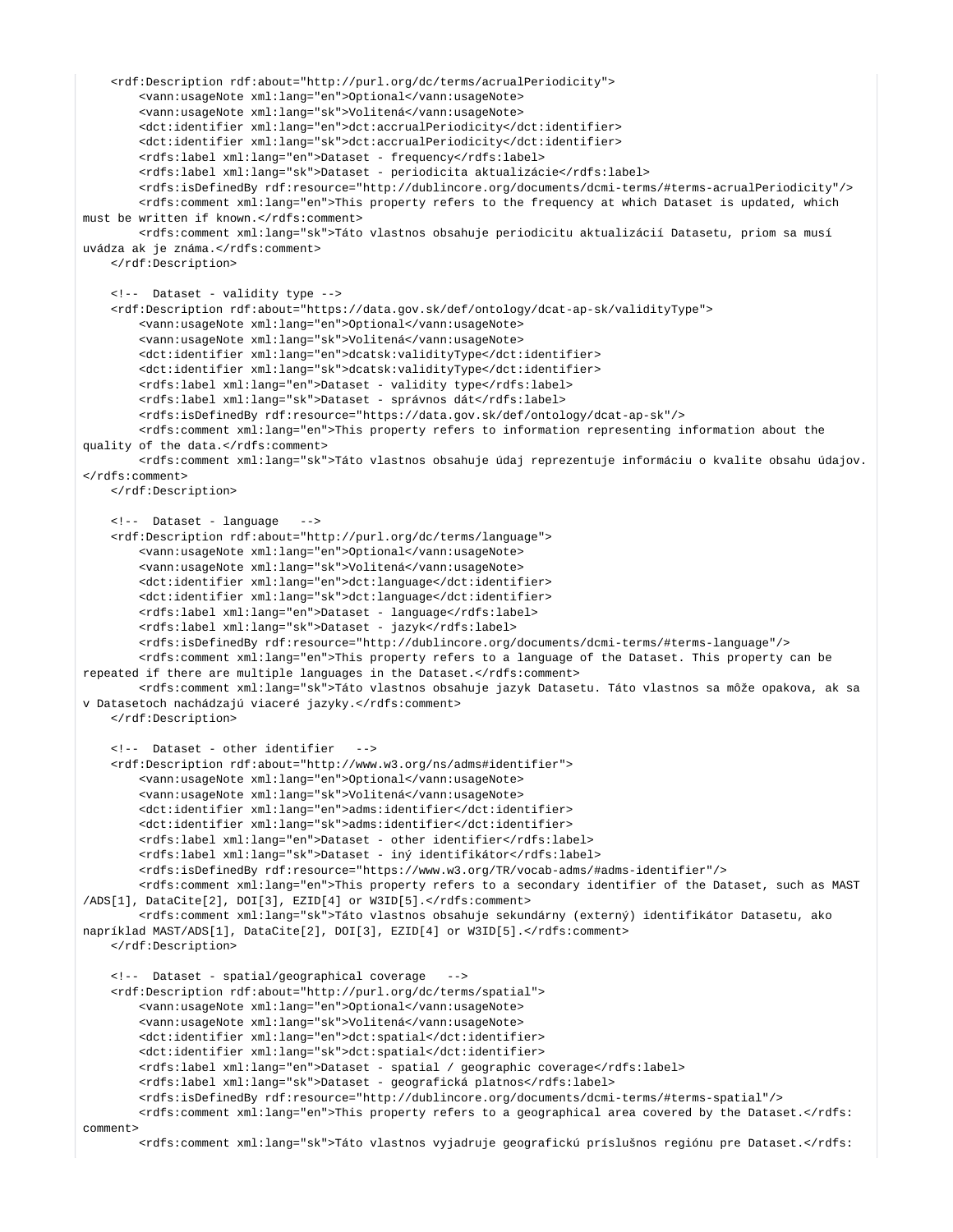```
comment>
    </rdf:Description>
    <!-- Dataset - temporal coverage -->
    <rdf:Description rdf:about="http://purl.org/dc/terms/temporal"> 
         <vann:usageNote xml:lang="en">Optional</vann:usageNote>
         <vann:usageNote xml:lang="sk">Volitená</vann:usageNote>
         <dct:identifier xml:lang="en">dct:temporal</dct:identifier>
        <dct:identifier xml:lang="sk">dct:temporal</dct:identifier>
        <rdfs:label xml:lang="en">Dataset - temporal coverage</rdfs:label>
        <rdfs:label xml:lang="sk">Dataset - asová platnos</rdfs:label>
        <rdfs:isDefinedBy rdf:resource="http://dublincore.org/documents/dcmi-terms/#terms-temporal"/>
        <rdfs:comment xml:lang="en">This property refers to a temporal period that the Dataset covers, which 
must be written if known.</rdfs:comment>
        <rdfs:comment xml:lang="sk">Táto vlastnos obsahuje asovú platnos Datasetu, priom sa musí uvádza ak je 
známa.</rdfs:comment>
    </rdf:Description>
    <!-- Dataset - update/modification date -->
     <rdf:Description rdf:about="http://purl.org/dc/terms/modified"> 
         <vann:usageNote xml:lang="en">Optional</vann:usageNote>
         <vann:usageNote xml:lang="sk">Volitená</vann:usageNote>
        <dct:identifier xml:lang="en">dct:modified</dct:identifier>
        <dct:identifier xml:lang="sk">dct:modified</dct:identifier>
        <rdfs:label xml:lang="en">Dataset - update/ modification date</rdfs:label>
         <rdfs:label xml:lang="sk">Dataset - dátum modifikácie</rdfs:label>
         <rdfs:isDefinedBy rdf:resource="http://dublincore.org/documents/dcmi-terms/#terms-modified"/>
         <rdfs:comment xml:lang="en">This property contains the most recent date on which the Dataset was 
changed or modified.</rdfs:comment>
        <rdfs:comment xml:lang="sk">Táto vlastnos obsahuje najaktuálnejší dátum, kedy bol Dataset upravený 
alebo zmenený.</rdfs:comment>
    </rdf:Description>
    <!-- Dataset - provenance -->
    <rdf:Description rdf:about="http://purl.org/dc/terms/provenance"> 
         <vann:usageNote xml:lang="en">Optional</vann:usageNote>
         <vann:usageNote xml:lang="sk">Volitená</vann:usageNote>
        <dct:identifier xml:lang="en">dct:provenance</dct:identifier>
         <dct:identifier xml:lang="sk">dct:provenance</dct:identifier>
         <rdfs:label xml:lang="en">Dataset - provenance</rdfs:label>
         <rdfs:label xml:lang="sk">Dataset - informácia o pôvode</rdfs:label>
         <rdfs:isDefinedBy rdf:resource="http://dublincore.org/documents/dcmi-terms/#terms-provenance"/>
         <rdfs:comment xml:lang="en">This property contains a statement about the lineage of a Dataset.</rdfs:
comment>
         <rdfs:comment xml:lang="sk">Táto vlastnos obsahuje informácie o pôvode Datasetu.</rdfs:comment>
    </rdf:Description> 
    <!-- Dataset - sample -->
     <rdf:Description rdf:about="http://www.w3.org/ns/adms#sample"> 
         <vann:usageNote xml:lang="en">Optional</vann:usageNote>
         <vann:usageNote xml:lang="sk">Volitená</vann:usageNote>
         <dct:identifier xml:lang="en">adms:sample</dct:identifier>
         <dct:identifier xml:lang="sk">adms:sample</dct:identifier>
         <rdfs:label xml:lang="en">Dataset - sample</rdfs:label>
        <rdfs:label xml:lang="sk">Dataset - vzorka údajov</rdfs:label>
        <rdfs:isDefinedBy rdf:resource="https://www.w3.org/TR/vocab-adms/#adms-sample"/>
        <rdfs:comment xml:lang="en">This property refers to a sample distribution of the dataset.</rdfs:comment>
         <rdfs:comment xml:lang="sk">Táto vlastnos obsahuje vzorku dát z Datasetu.</rdfs:comment>
     </rdf:Description>
    <!-- Dataset - source -->
     <rdf:Description rdf:about="http://purl.org/dc/terms/source"> 
         <vann:usageNote xml:lang="en">Optional</vann:usageNote>
         <vann:usageNote xml:lang="sk">Volitená</vann:usageNote>
         <dct:identifier xml:lang="en">dct:source</dct:identifier>
         <dct:identifier xml:lang="sk">dct:source</dct:identifier>
         <rdfs:label xml:lang="en">Dataset - source</rdfs:label>
         <rdfs:label xml:lang="sk">Dataset - zdrojový dataset</rdfs:label>
         <rdfs:isDefinedBy rdf:resource="http://dublincore.org/documents/dcmi-terms/#terms-source"/>
         <rdfs:comment xml:lang="en">This property refers to a related Dataset from which the described Dataset 
is derived.</rdfs:comment>
```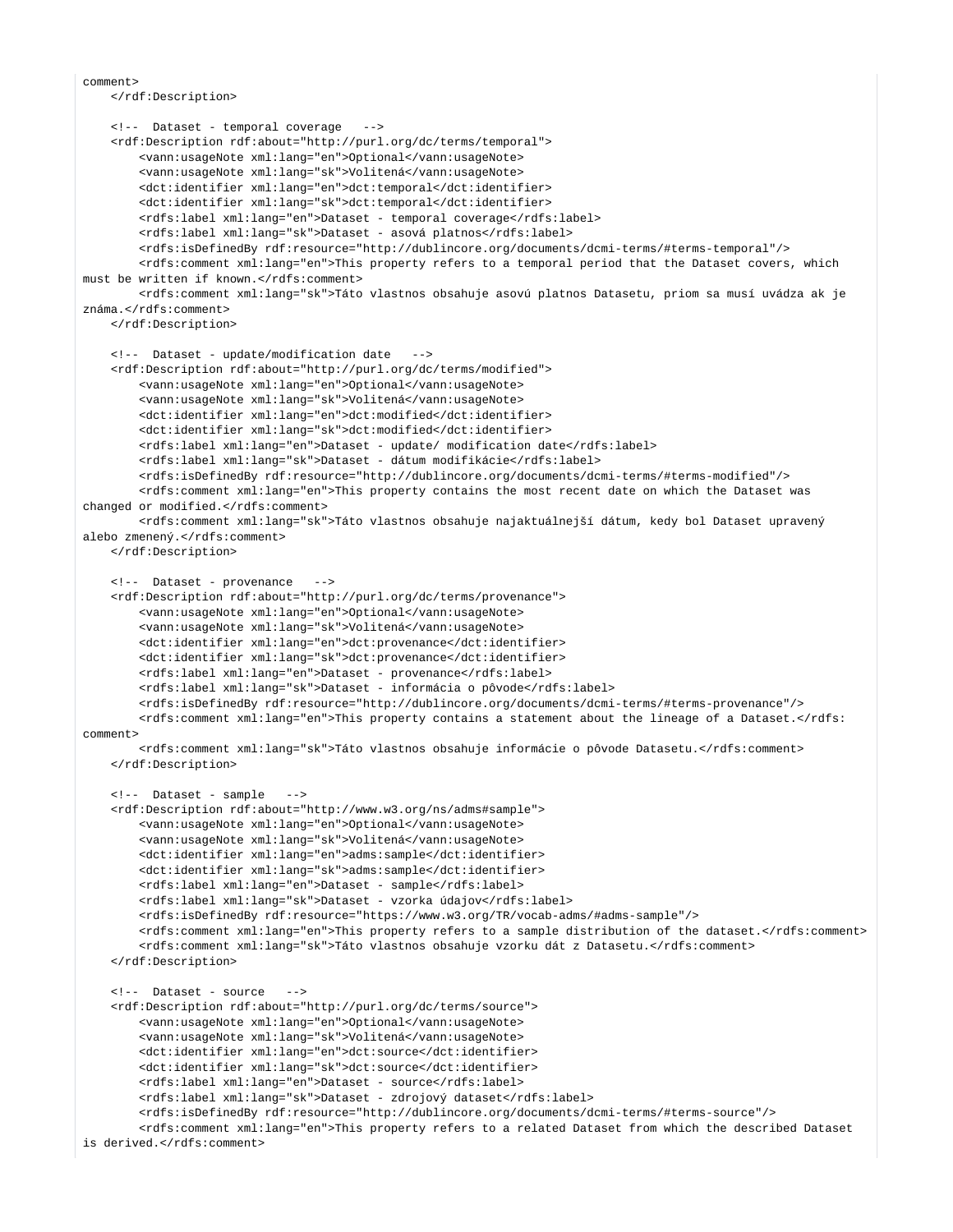<rdfs:comment xml:lang="sk">Táto vlastnos obsahuje zdrojový dataset, ktorý tvorí podklad na dáta aktuálneho.</rdfs:comment>

```
 </rdf:Description>
    <!-- Dataset - related resource -->
    <rdf:Description rdf:about="http://purl.org/dc/terms/relation"> 
         <vann:usageNote xml:lang="en">Optional</vann:usageNote>
         <vann:usageNote xml:lang="sk">Volitená</vann:usageNote>
        <dct:identifier xml:lang="en">dct:relation</dct:identifier>
        <dct:identifier xml:lang="sk">dct:relation</dct:identifier>
        <rdfs:label xml:lang="en">Dataset - related resource</rdfs:label>
        <rdfs:label xml:lang="sk">Dataset - súvisiaci zdroj</rdfs:label>
         <rdfs:isDefinedBy rdf:resource="http://dublincore.org/documents/dcmi-terms/#terms-relation"/>
         <rdfs:comment xml:lang="en">This property refers to a related resource.</rdfs:comment>
         <rdfs:comment xml:lang="sk">Táto vlastnos obsahuje URI súvisiaceho zdroja.</rdfs:comment>
     </rdf:Description> 
    <!-- Dataset - version notes -->
     <rdf:Description rdf:about="http://www.w3.org/ns/adms#versionNotes"> 
         <vann:usageNote xml:lang="en">Optional</vann:usageNote>
         <vann:usageNote xml:lang="sk">Volitená</vann:usageNote>
        <dct:identifier xml:lang="en">adms:versionNotes</dct:identifier>
        <dct:identifier xml:lang="sk">adms:versionNotes</dct:identifier>
        <rdfs:label xml:lang="en">Dataset - version notes</rdfs:label>
        <rdfs:label xml:lang="sk">Dataset - poznámky k verzií</rdfs:label>
         <rdfs:isDefinedBy rdf:resource="https://www.w3.org/TR/vocab-adms/#adms-versionnotes"/>
         <rdfs:comment xml:lang="en">This property contains a description of the differences between this 
version and a previous version of the Dataset.</rdfs:comment>
        <rdfs:comment xml:lang="sk">Táto vlastnos obsahuje opis rozdielov medzi touto verziou a predchádzajúcou 
verziou Datasetu.</rdfs:comment>
    </rdf:Description>
    <!-- Dataset - is Version Of -->
     <rdf:Description rdf:about="http://purl.org/dc/terms/isVersionOf"> 
         <vann:usageNote xml:lang="en">Optional</vann:usageNote>
         <vann:usageNote xml:lang="sk">Volitená</vann:usageNote>
         <dct:identifier xml:lang="en">dct:isVersionOf</dct:identifier>
        <dct:identifier xml:lang="sk">dct:isVersionOf</dct:identifier>
         <rdfs:label xml:lang="en">Dataset - is Version Of</rdfs:label>
         <rdfs:label xml:lang="sk">Dataset - predchádzajúca verzia</rdfs:label>
         <rdfs:isDefinedBy rdf:resource="http://dublincore.org/documents/dcmi-terms/#terms-isVersionOf"/>
        <rdfs:comment xml:lang="en">This property refers to a related Dataset of which the described Dataset is 
a version, edition, or adaptation.</rdfs:comment>
        <rdfs:comment xml:lang="sk">Táto vlastnos obsahuje príbuzný Dataset, ktorého verziou, adaptáciou alebo 
vydaním je opisovaný Dataset.</rdfs:comment>
    </rdf:Description> 
    <!-- Dataset - has Version -->
    <rdf:Description rdf:about="http://purl.org/dc/terms/hasVersion"> 
         <vann:usageNote xml:lang="en">Optional</vann:usageNote>
         <vann:usageNote xml:lang="sk">Volitená</vann:usageNote>
         <dct:identifier xml:lang="en">dct:hasVersion</dct:identifier>
         <dct:identifier xml:lang="sk">dct:hasVersion</dct:identifier>
         <rdfs:label xml:lang="en">Dataset - has Version</rdfs:label>
        <rdfs:label xml:lang="sk">Dataset - nasledovná verzia</rdfs:label>
        <rdfs:isDefinedBy rdf:resource="http://dublincore.org/documents/dcmi-terms/#terms-hasVersion"/>
         <rdfs:comment xml:lang="en">This property refers to a related Dataset that is a version, edition, or 
adaptation of the described Dataset.</rdfs:comment>
         <rdfs:comment xml:lang="sk">Táto vlastnos obsahuje príbuzný Dataset, ktorý je verziou, adaptáciou alebo 
vydaním opisovaného Datasetu.</rdfs:comment>
    </rdf:Description> 
    <!-- Dataset - documentation -->
    <rdf:Description rdf:about="http://xmlns.com/foaf/0.1/page"> 
         <vann:usageNote xml:lang="en">Optional</vann:usageNote>
         <vann:usageNote xml:lang="sk">Volitená</vann:usageNote>
         <dct:identifier xml:lang="en">foaf:page</dct:identifier>
        <dct:identifier xml:lang="sk">foaf:page</dct:identifier>
        <rdfs:label xml:lang="en">Dataset - documentation</rdfs:label>
        <rdfs:label xml:lang="sk">Dataset - dokumentácia</rdfs:label>
```
<rdfs:isDefinedBy rdf:resource="http://xmlns.com/foaf/spec/#term\_page"/>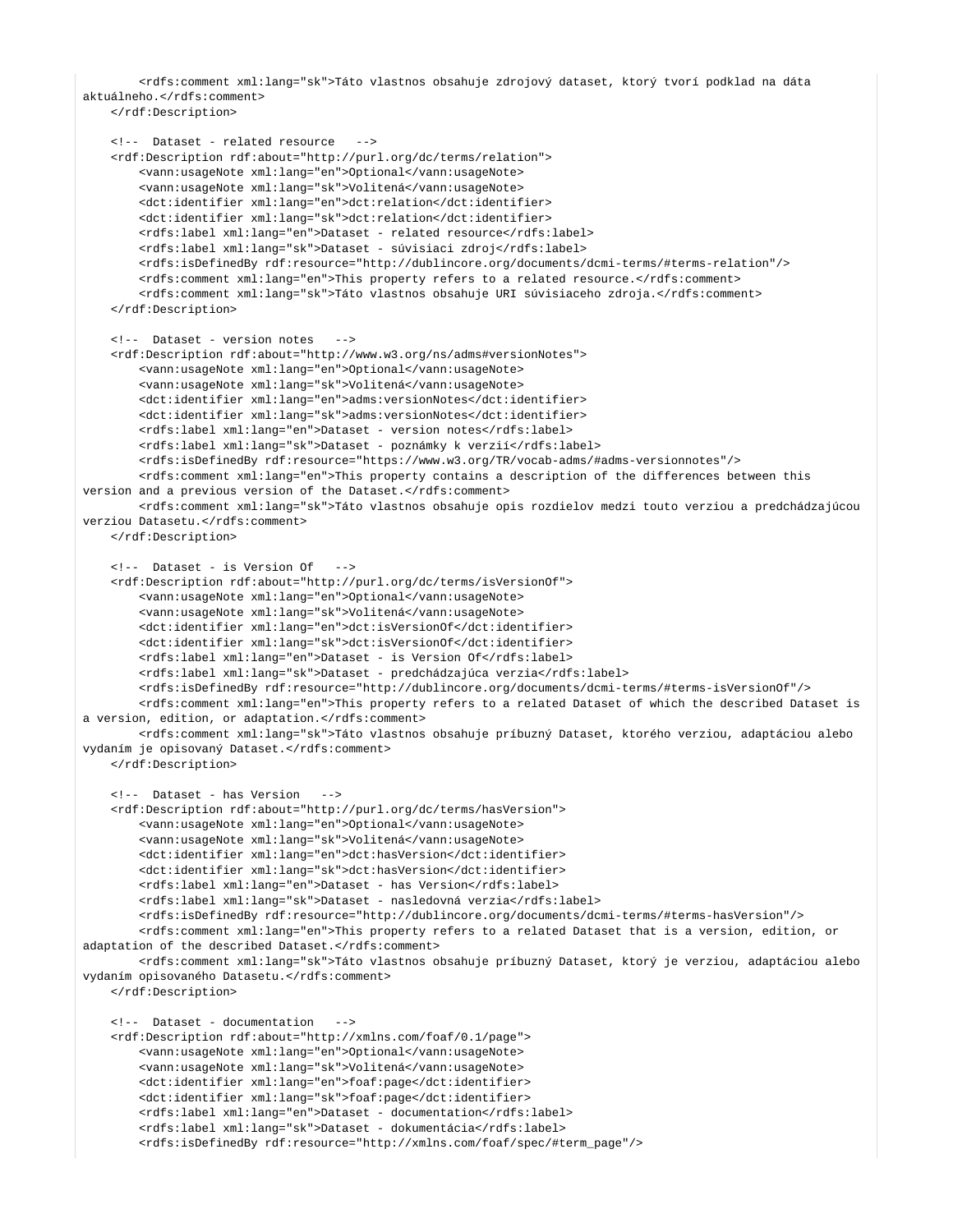<rdfs:comment xml:lang="en">This property refers to a page or document about this Dataset.</rdfs: comment>

 <rdfs:comment xml:lang="sk">Táto vlastnos obsahuje stránku alebo dokument o Datasete.</rdfs:comment> </rdf:Description>

```
 <!-- Dataset - access rights -->
    <rdf:Description rdf:about="http://purl.org/dc/terms/accessRights"> 
         <vann:usageNote xml:lang="en">Optional</vann:usageNote>
        <vann:usageNote xml:lang="sk">Volitená</vann:usageNote>
        <dct:identifier xml:lang="en">dct:accessRights</dct:identifier>
        <dct:identifier xml:lang="sk">dct:accessRights</dct:identifier>
        <rdfs:label xml:lang="en">Dataset - access rights</rdfs:label>
        <rdfs:label xml:lang="sk">Dataset - prístupové práva</rdfs:label>
         <rdfs:isDefinedBy rdf:resource="http://dublincore.org/documents/dcmi-terms/#terms-accessRights"/>
        <rdfs:comment xml:lang="en">This property refers to information that indicates whether the Dataset is 
open data, has access restrictions or is not public. A controlled vocabulary with three members (:public, :
restricted, :non-public) will be created and maintained by the Publications Office of the EU.</rdfs:comment>
         <rdfs:comment xml:lang="sk">Táto vlastnos obsahuje informáciu ktorá indikuje i je Dataset open data, má 
obmedzenia prístupu alebo nie je verejný.</rdfs:comment>
    </rdf:Description>
    <!-- Dataset - type -->
    <rdf:Description rdf:about="http://purl.org/dc/terms/type"> 
        <vann:usageNote xml:lang="en">Mandatory</vann:usageNote>
        <vann:usageNote xml:lang="sk">Povinná</vann:usageNote>
         <dct:identifier xml:lang="en">dct:type</dct:identifier>
         <dct:identifier xml:lang="sk">dct:type</dct:identifier>
        <rdfs:label xml:lang="en">Dataset - type</rdfs:label>
        <rdfs:label xml:lang="sk">Dataset - typ</rdfs:label>
        <rdfs:isDefinedBy rdf:resource="http://dublincore.org/documents/dcmi-terms/#terms-type"/>
        <rdfs:comment xml:lang="en">This property refers to the type of the Dataset.A Dataset is either 
standard or a reference.</rdfs:comment>
        <rdfs:comment xml:lang="sk">Táto vlastnos obsahuje typ Datasetu. Dataset je bu štandardný alebo 
referenný.</rdfs:comment>
    </rdf:Description> 
    <!-- ====================================== -->
    <!-- == Distribution - Properties == -->
    <!-- == Distribúcia - Vlastnosti == -->
     <!-- ====================================== --> 
    <!-- Distribution - access URL -->
    <rdf:Description rdf:about="http://www.w3.org/ns/dcat#accessURL"> 
         <vann:usageNote xml:lang="en">Mandatory</vann:usageNote>
         <vann:usageNote xml:lang="sk">Povinná</vann:usageNote>
        <dct:identifier xml:lang="en">dcat:accessURL</dct:identifier>
         <dct:identifier xml:lang="sk">dcat:accessURL</dct:identifier>
        <rdfs:label xml:lang="en">Distribution - access URL</rdfs:label>
        <rdfs:label xml:lang="sk">Distribúcia - prístupové URL</rdfs:label>
        <rdfs:isDefinedBy rdf:resource="https://www.w3.org/TR/vocab-dcat/#Property:distribution_accessurl"/>
        <rdfs:comment xml:lang="en">This property contains a URL that gives access to a Distribution of the 
Dataset. The resource at the access URL may contain information about how to get the Dataset.</rdfs:comment>
         <rdfs:comment xml:lang="sk">Táto vlastnos obsahuje URL na ktorom je prístupná Distribúcia Datasetu. 
Zdroj na prístupovom URL môže obsahova informácie ako pristúpi k Datasetu.</rdfs:comment>
    </rdf:Description>
    <!-- Distribution - media type -->
    <rdf:Description rdf:about="http://purl.org/dc/terms/mediaType"> 
        <vann:usageNote xml:lang="en">Optional</vann:usageNote>
         <vann:usageNote xml:lang="sk">Volitená</vann:usageNote>
        <dct:identifier xml:lang="en">dcat:mediaType</dct:identifier>
        <dct:identifier xml:lang="sk">dcat:mediaType</dct:identifier>
        <rdfs:label xml:lang="en">Distribution - media type (mimetype)</rdfs:label>
        <rdfs:label xml:lang="sk">Distribúcia -typ média (mimetype)</rdfs:label>
         <rdfs:isDefinedBy rdf:resource="http://dublincore.org/documents/dcmi-terms/#terms-mediaType"/>
         <rdfs:comment xml:lang="en">This property refers to the file format of the Distribution.</rdfs:comment>
        <rdfs:comment xml:lang="sk">Táto vlastnos obsahuje súborový formát Distribúcie, oficiálny IANA íselník.<
/rdfs:comment>
    </rdf:Description>
    <!-- Distribution - licence -->
```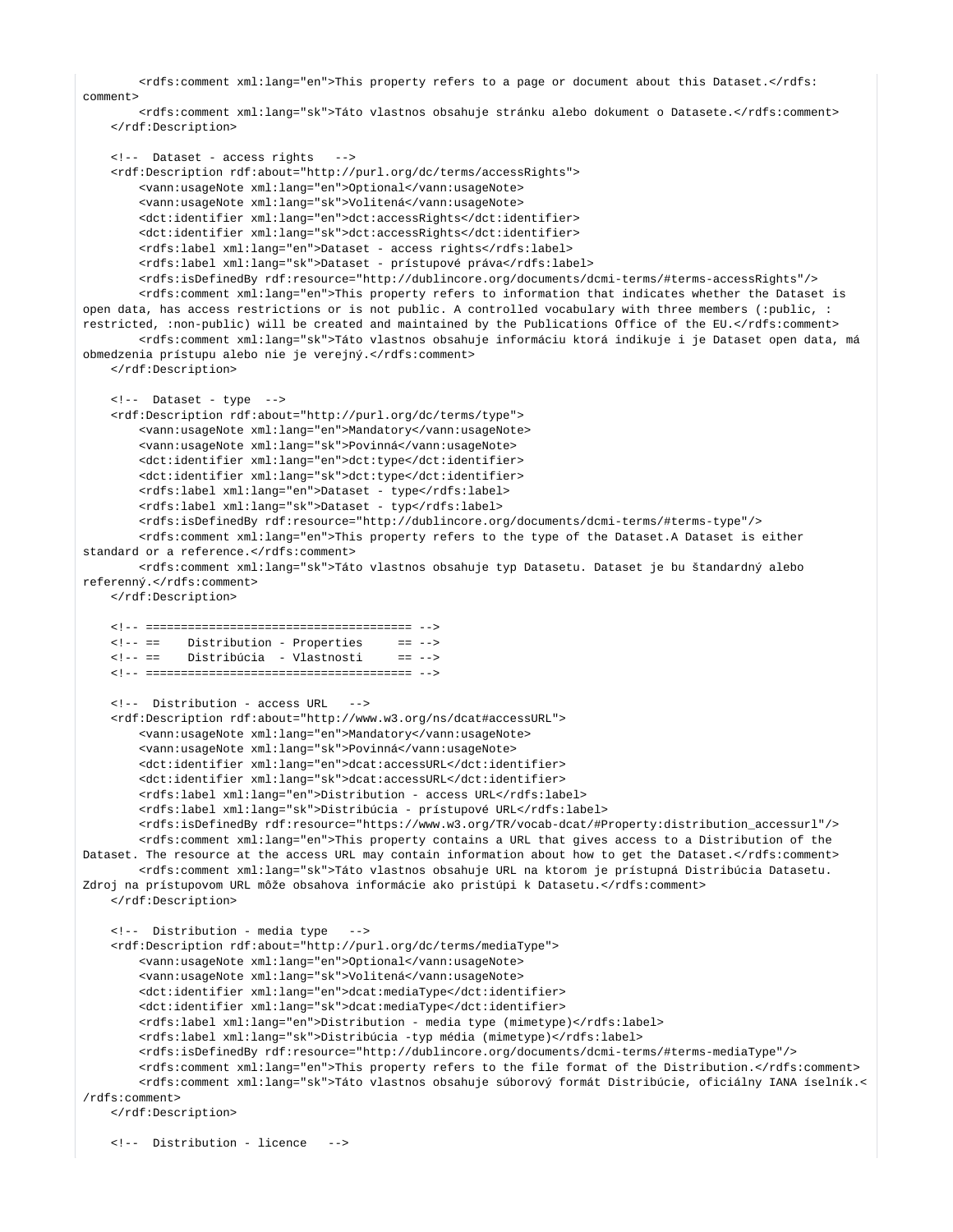```
 <rdf:Description rdf:about="http://purl.org/dc/terms/license"> 
         <vann:usageNote xml:lang="en">Mandatory</vann:usageNote>
         <vann:usageNote xml:lang="sk">Povinná</vann:usageNote>
         <dct:identifier xml:lang="en">dct:license</dct:identifier>
         <dct:identifier xml:lang="sk">dct:license</dct:identifier>
        <rdfs:label xml:lang="en">Distribution - licence</rdfs:label>
         <rdfs:label xml:lang="sk">Distribúcia - licencia</rdfs:label>
         <rdfs:isDefinedBy rdf:resource="http://dublincore.org/documents/dcmi-terms/#terms-license"/>
         <rdfs:comment xml:lang="en">This property refers to the licence under which the Distribution is made 
available.</rdfs:comment>
         <rdfs:comment xml:lang="sk">Táto vlastnos obsahuje licenciu pod ktorou je Distribúcia dostupná.</rdfs:
comment>
     </rdf:Description>
     <!-- Distribution - status -->
     <rdf:Description rdf:about="https://www.w3.org/ns/adms#status">
         <vann:usageNote xml:lang="en">Mandatory</vann:usageNote>
         <vann:usageNote xml:lang="sk">Povinná</vann:usageNote>
         <dct:identifier xml:lang="en">adms:status</dct:identifier>
         <dct:identifier xml:lang="sk">adms:status</dct:identifier>
         <rdfs:label xml:lang="en">Distribution - status</rdfs:label>
         <rdfs:label xml:lang="sk">Distribúcia - stav</rdfs:label>
         <rdfs:isDefinedBy rdf:resource="https://www.w3.org/TR/vocab-adms/#adms-status"/>
         <rdfs:comment xml:lang="en">Information about the status of the Distribution. Possible states: 
complete, in progress.</rdfs:comment>
         <rdfs:comment xml:lang="sk">Informácia o stave Distribúcie. Možné stavy: kompletné, tvoriaci.</rdfs:
comment>
     </rdf:Description>
     <!-- Distribution - description -->
     <rdf:Description rdf:about="http://purl.org/dc/terms/description">
         <vann:usageNote xml:lang="en">Mandatory</vann:usageNote>
         <vann:usageNote xml:lang="sk">Povinná</vann:usageNote>
         <dct:identifier xml:lang="en">dct:description</dct:identifier>
         <dct:identifier xml:lang="sk">dct:description</dct:identifier>
         <rdfs:label xml:lang="en">Distribúcia - description</rdfs:label>
         <rdfs:label xml:lang="sk">Distribúcia - popis</rdfs:label>
         <rdfs:isDefinedBy rdf:resource="http://dublincore.org/documents/dcmi-terms/#terms-description"/>
         <rdfs:comment xml:lang="en">This property contains a free-text account of the Distribution. This 
property can be repeated for parallel language versions of the description.</rdfs:comment>
         <rdfs:comment xml:lang="sk">Táto vlastnos obsahuje voný opis Distribúcie. Táto vlastnos sa môže opakova 
pre opisy v rôznych jazykoch.</rdfs:comment>
     </rdf:Description> 
     <!-- Distribution - identifier -->
     <rdf:Description rdf:about="http://purl.org/dc/terms/identifier"> 
         <vann:usageNote xml:lang="en">Optional</vann:usageNote>
         <vann:usageNote xml:lang="sk">Volitená</vann:usageNote>
         <dct:identifier xml:lang="en">dct:identifier</dct:identifier>
         <dct:identifier xml:lang="sk">dct:identifier</dct:identifier>
         <rdfs:label xml:lang="en">Distribution - identifier</rdfs:label>
         <rdfs:label xml:lang="sk">Distribúcia - identifikátor</rdfs:label>
         <rdfs:isDefinedBy rdf:resource="http://dublincore.org/documents/dcmi-terms/#terms-identifier"/>
         <rdfs:comment xml:lang="en">This property refers to the URI of the distribution.</rdfs:comment>
         <rdfs:comment xml:lang="sk">Táto vlastnos obsahuje URI distribúcie.</rdfs:comment>
     </rdf:Description>
     <!-- Distribution - linked schemas -->
     <rdf:Description rdf:about="http://purl.org/dc/terms/conformsTo"> 
         <vann:usageNote xml:lang="en">Optional</vann:usageNote>
         <vann:usageNote xml:lang="sk">Volitená</vann:usageNote>
         <dct:identifier xml:lang="en">dct:conformsTo</dct:identifier>
         <dct:identifier xml:lang="sk">dct:conformsTo</dct:identifier>
         <rdfs:label xml:lang="en">Distribution - linked schemas</rdfs:label>
         <rdfs:label xml:lang="sk">Distribúcia - schéma</rdfs:label>
         <rdfs:isDefinedBy rdf:resource="http://dublincore.org/documents/dcmi-terms/#terms-conformsTo"/>
         <rdfs:comment xml:lang="en">This property refers to an established schema to which the described 
Distribution conforms. It is recommended to include if the data used requires a structured description.</rdfs:
comment>
```
 <rdfs:comment xml:lang="sk">Táto vlastnos obsahuje schému pre distribúciu, odporúa sa uvádza vždy, ak sa používajú údaje vyžadujúce štruktúrovaný popis.</rdfs:comment>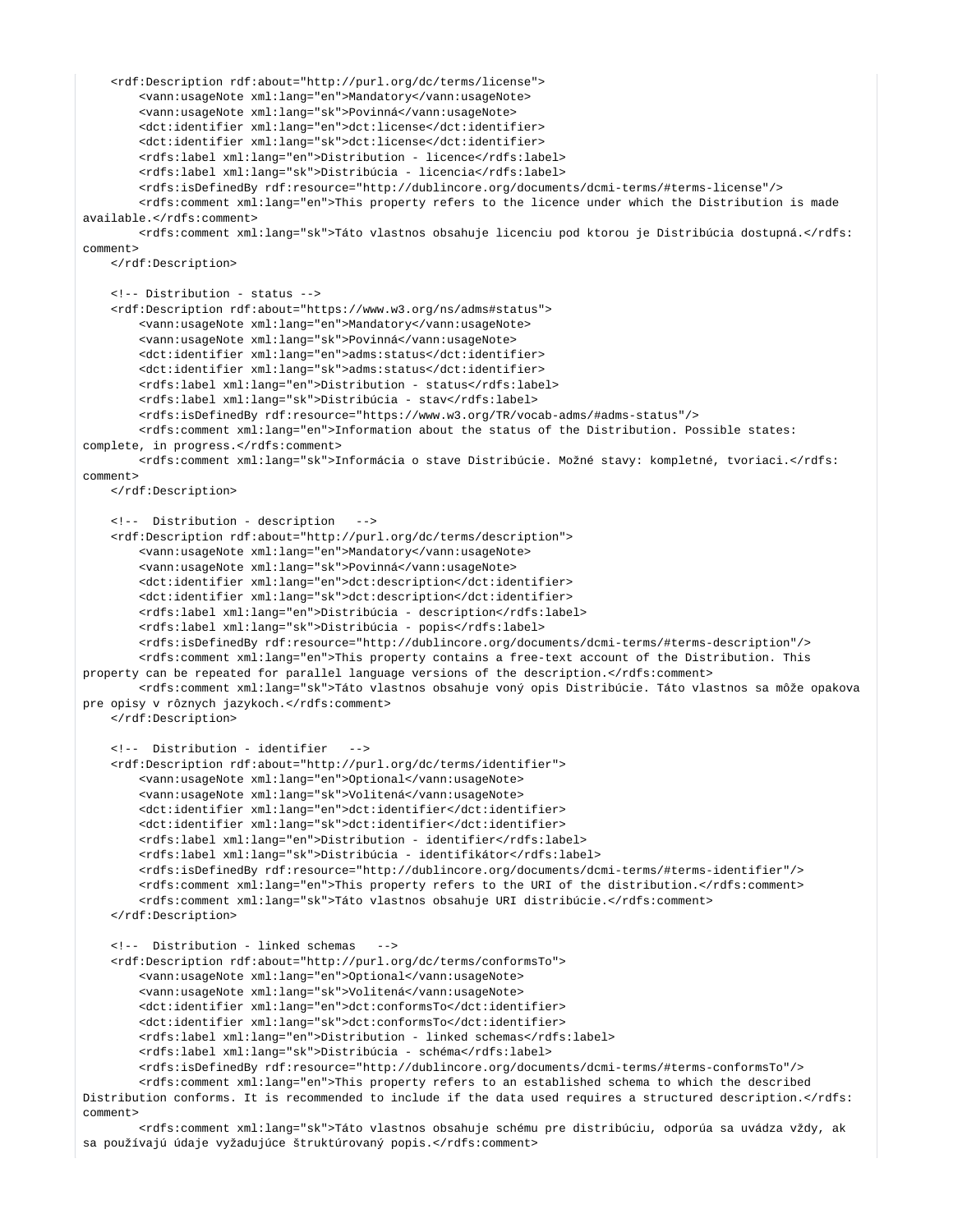</rdf:Description>

```
 <!-- Distribution - format -->
     <rdf:Description rdf:about="http://purl.org/dc/terms/format"> 
         <vann:usageNote xml:lang="en">Mandatory</vann:usageNote>
         <vann:usageNote xml:lang="sk">Povinná</vann:usageNote>
         <dct:identifier xml:lang="en">dct:format</dct:identifier>
         <dct:identifier xml:lang="sk">dct:format</dct:identifier>
         <rdfs:label xml:lang="en">Distribution - format</rdfs:label>
         <rdfs:label xml:lang="sk">Distribúcia - formát</rdfs:label>
         <rdfs:isDefinedBy rdf:resource="http://dublincore.org/documents/dcmi-terms/#terms-format"/>
         <rdfs:comment xml:lang="en">This property refers to the file format of the Distribution.</rdfs:comment>
         <rdfs:comment xml:lang="sk">Táto vlastnos obsahuje súborový formát Distribúcie.</rdfs:comment>
     </rdf:Description>
     <!-- Distribution - byte size -->
     <rdf:Description rdf:about="http://www.w3.org/ns/dcat#byteSize"> 
         <vann:usageNote xml:lang="en">Optional</vann:usageNote>
         <vann:usageNote xml:lang="sk">Volitená</vann:usageNote>
         <dct:identifier xml:lang="en">dcat:byteSize</dct:identifier>
         <dct:identifier xml:lang="sk">dcat:byteSize</dct:identifier>
         <rdfs:label xml:lang="en">Distribution - byte size</rdfs:label>
         <rdfs:label xml:lang="sk">Distribúcia - vekos súboru (byte)</rdfs:label>
         <rdfs:isDefinedBy rdf:resource="http://www.w3.org/TR/vocab-dcat/#Property:distribution_size"/>
         <rdfs:comment xml:lang="en">This property contains the size of a Distribution in bytes.</rdfs:comment>
         <rdfs:comment xml:lang="sk">Táto vlastnos obsahuje vekos Distribúcie v bytoch.</rdfs:comment>
     </rdf:Description>
     <!-- Distribution - checksum -->
     <rdf:Description rdf:about="http://spdx.org/rdf/terms#checksum"> 
         <vann:usageNote xml:lang="en">Optional</vann:usageNote>
         <vann:usageNote xml:lang="sk">Volitená</vann:usageNote>
         <dct:identifier xml:lang="en">spdx:checksum</dct:identifier>
         <dct:identifier xml:lang="sk">spdx:checksum</dct:identifier>
         <rdfs:label xml:lang="en">Distribution - checksum</rdfs:label>
         <rdfs:label xml:lang="sk">Distribúcia - kontrolný súet</rdfs:label>
         <rdfs:isDefinedBy rdf:resource="http://spdx.org/rdf/terms/#checksum"/>
         <rdfs:comment xml:lang="en">This property provides a mechanism that can be used to verify that the 
contents of a distribution have not changed.</rdfs:comment>
         <rdfs:comment xml:lang="sk">Táto vlastnos poskytuje mechanizmus, ktorý sa môže využi na overenie, že 
obsah Distribúcie nebol zmenený.</rdfs:comment>
     </rdf:Description>
     <!-- Distribution - documentation -->
     <rdf:Description rdf:about="http://xmlns.com/foaf/0.1/page"> 
         <vann:usageNote xml:lang="en">Optional</vann:usageNote>
         <vann:usageNote xml:lang="sk">Volitená</vann:usageNote>
         <dct:identifier xml:lang="en">foaf:page</dct:identifier>
         <dct:identifier xml:lang="sk">foaf:page</dct:identifier>
         <rdfs:label xml:lang="en">Distribution - documentation</rdfs:label>
         <rdfs:label xml:lang="sk">Distribúcia - dokumentácia</rdfs:label>
         <rdfs:isDefinedBy rdf:resource="http://xmlns.com/foaf/spec/#term_page"/>
         <rdfs:comment xml:lang="en">This property refers to a page or document about this Distribution.</rdfs:
comment>
         <rdfs:comment xml:lang="sk">Táto vlastnos obsahuje stránku alebo dokument o Distribúcií.</rdfs:comment>
     </rdf:Description>
     <!-- Distribution - download URL -->
     <rdf:Description rdf:about="http://www.w3.org/ns/dcat#downloadURL"> 
         <vann:usageNote xml:lang="en">Optional</vann:usageNote>
         <vann:usageNote xml:lang="sk">Volitená</vann:usageNote>
         <dct:identifier xml:lang="en">dcat:downloadURL</dct:identifier>
         <dct:identifier xml:lang="sk">dcat:downloadURL</dct:identifier>
         <rdfs:label xml:lang="en">Distribution - download URL</rdfs:label>
         <rdfs:label xml:lang="sk">Distribúcia - priamy link na stiahnutie</rdfs:label>
         <rdfs:isDefinedBy rdf:resource="http://www.w3.org/TR/vocab-dcat/#Property:distribution_downloadurl"/>
         <rdfs:comment xml:lang="en">This property contains a URL that is direct link to a downloadable file in 
a given format.</rdfs:comment>
         <rdfs:comment xml:lang="sk">Táto vlastnos obsahuje URL ktoré je priamym odkazom na stiahnutený súbor v 
danom formáte.</rdfs:comment>
```

```
 </rdf:Description>
```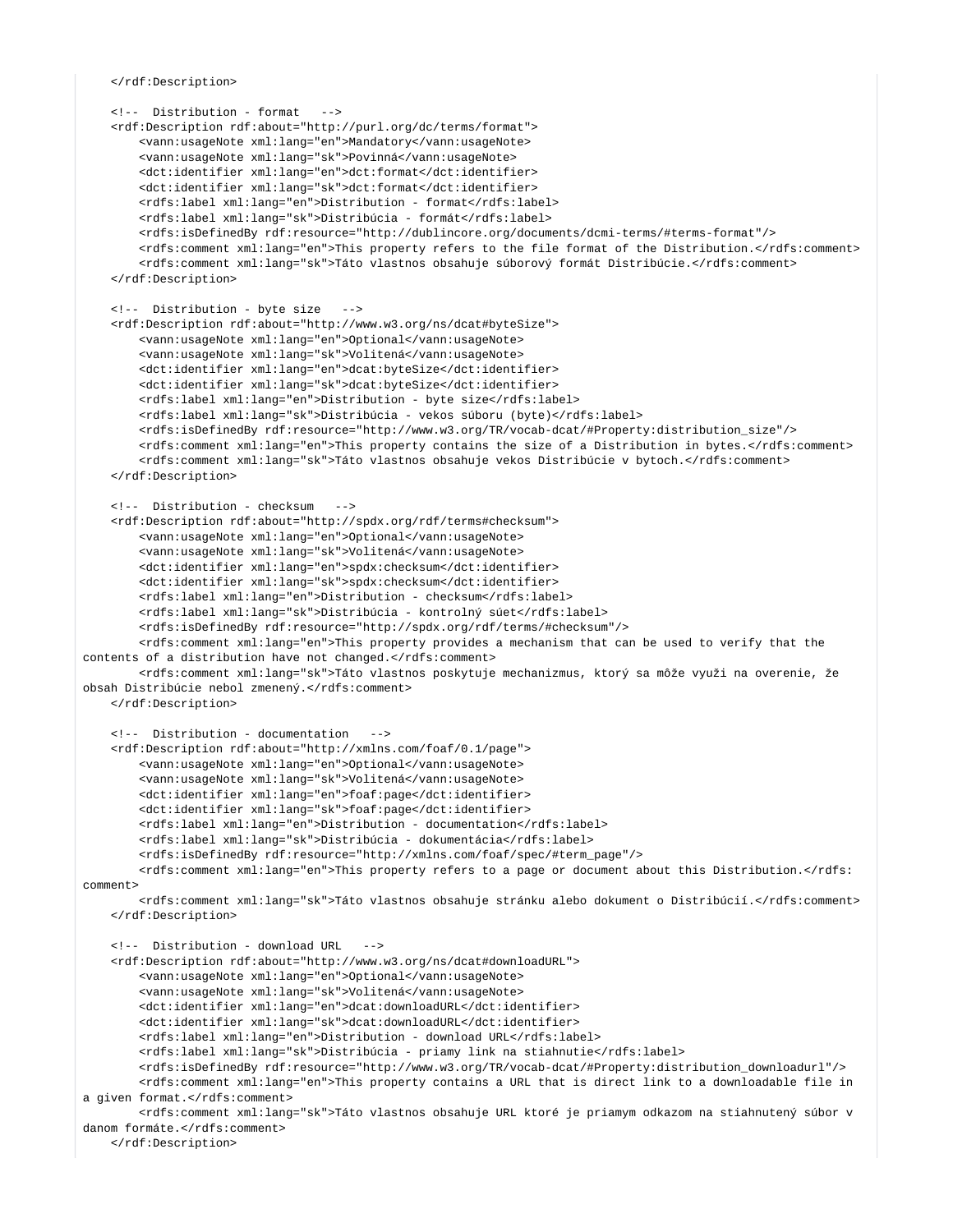```
 <!-- Distribution - release date -->
    <rdf:Description rdf:about="http://purl.org/dc/terms/issued"> 
         <vann:usageNote xml:lang="en">Optional</vann:usageNote>
         <vann:usageNote xml:lang="sk">Volitená</vann:usageNote>
         <dct:identifier xml:lang="en">dct:issued</dct:identifier>
         <dct:identifier xml:lang="sk">dct:issued</dct:identifier>
         <rdfs:label xml:lang="en">Distribution - release date</rdfs:label>
        <rdfs:label xml:lang="sk">Distribúcia - dátum vydania</rdfs:label>
        <rdfs:isDefinedBy rdf:resource="http://dublincore.org/documents/dcmi-terms/#terms-issued"/>
         <rdfs:comment xml:lang="en">This property contains the date of formal issuance (e.g., publication) of 
the Distribution.</rdfs:comment>
        <rdfs:comment xml:lang="sk">Táto vlastnos obsahuje dátum formálneho vydania (publikácie) Distribúcie.<
/rdfs:comment>
    </rdf:Description>
    <!-- Distribution - rights -->
    <rdf:Description rdf:about="http://purl.org/dc/terms/rights"> 
         <vann:usageNote xml:lang="en">Optional</vann:usageNote>
         <vann:usageNote xml:lang="sk">Volitená</vann:usageNote>
         <dct:identifier xml:lang="en">dct:rights</dct:identifier>
        <dct:identifier xml:lang="sk">dct:rights</dct:identifier>
        <rdfs:label xml:lang="en">Distribution - rights</rdfs:label>
        <rdfs:label xml:lang="sk">Distribúcia - práva</rdfs:label>
        <rdfs:isDefinedBy rdf:resource="http://dublincore.org/documents/dcmi-terms/#terms-rights"/>
        <rdfs:comment xml:lang="en">This property refers to a statement that specifies rights associated with 
the Distribution.</rdfs:comment>
        <rdfs:comment xml:lang="sk">Táto vlastnos obsahuje výrok ktorý špecifikuje práva spojené s Distribúciou.
</rdfs:comment>
    </rdf:Description>
    <!-- Distribution - update/modification date -->
     <rdf:Description rdf:about="http://purl.org/dc/terms/modified"> 
         <vann:usageNote xml:lang="en">Optional</vann:usageNote>
         <vann:usageNote xml:lang="sk">Volitená</vann:usageNote>
        <dct:identifier xml:lang="en">dct:modified</dct:identifier>
        <dct:identifier xml:lang="sk">dct:modified</dct:identifier>
        <rdfs:label xml:lang="en">Distribution - update/ modification date</rdfs:label>
         <rdfs:label xml:lang="sk">Distribúcia - dátum modifikácie</rdfs:label>
         <rdfs:isDefinedBy rdf:resource="http://dublincore.org/documents/dcmi-terms/#terms-modified"/>
         <rdfs:comment xml:lang="en">This property contains the most recent date on which the Distribution was 
changed or modified.</rdfs:comment>
        <rdfs:comment xml:lang="sk">Táto vlastnos obsahuje najaktuálnejší dátum, kedy bola Distribúcia upravená 
alebo zmenená.</rdfs:comment>
    </rdf:Description>
    <!-- ====================================== -->
    <!-- == Agent - Properties == -->
   \langle!-- == \qquad Agent - Vlastnosti == -->
    <!-- ====================================== --> 
   \langle!-- Agent - name -->
     <rdf:Description rdf:about="http://xmlns.com/foaf/0.1/name"> 
         <vann:usageNote xml:lang="en">Mandatory</vann:usageNote>
         <vann:usageNote xml:lang="sk">Povinná</vann:usageNote>
        <dct:identifier xml:lang="en">foaf:name</dct:identifier>
        <dct:identifier xml:lang="sk">foaf:name</dct:identifier>
         <rdfs:label xml:lang="en">Agent - name</rdfs:label>
        <rdfs:label xml:lang="sk">Agent - názov</rdfs:label>
         <rdfs:isDefinedBy rdf:resource="http://xmlns.com/foaf/spec/#term_name"/>
        <rdfs:comment xml:lang="en">This property contains a name of the agent. This property can be repeated 
for different versions of the name (e.g. the name in different languages)</rdfs:comment>
        <rdfs:comment xml:lang="sk">Táto vlastnos obsahuje názov agenta/osoby (fyzickej alebo právnickej). Táto 
vlastnos sa môže opakova pre rôzne verzie názvu.</rdfs:comment>
    </rdf:Description>
    <!-- Agent - type -->
    <rdf:Description rdf:about="http://purl.org/dc/terms/type"> 
        <vann:usageNote xml:lang="en">Optional</vann:usageNote>
         <vann:usageNote xml:lang="sk">Volitená</vann:usageNote>
         <dct:identifier xml:lang="en">dct:type</dct:identifier>
```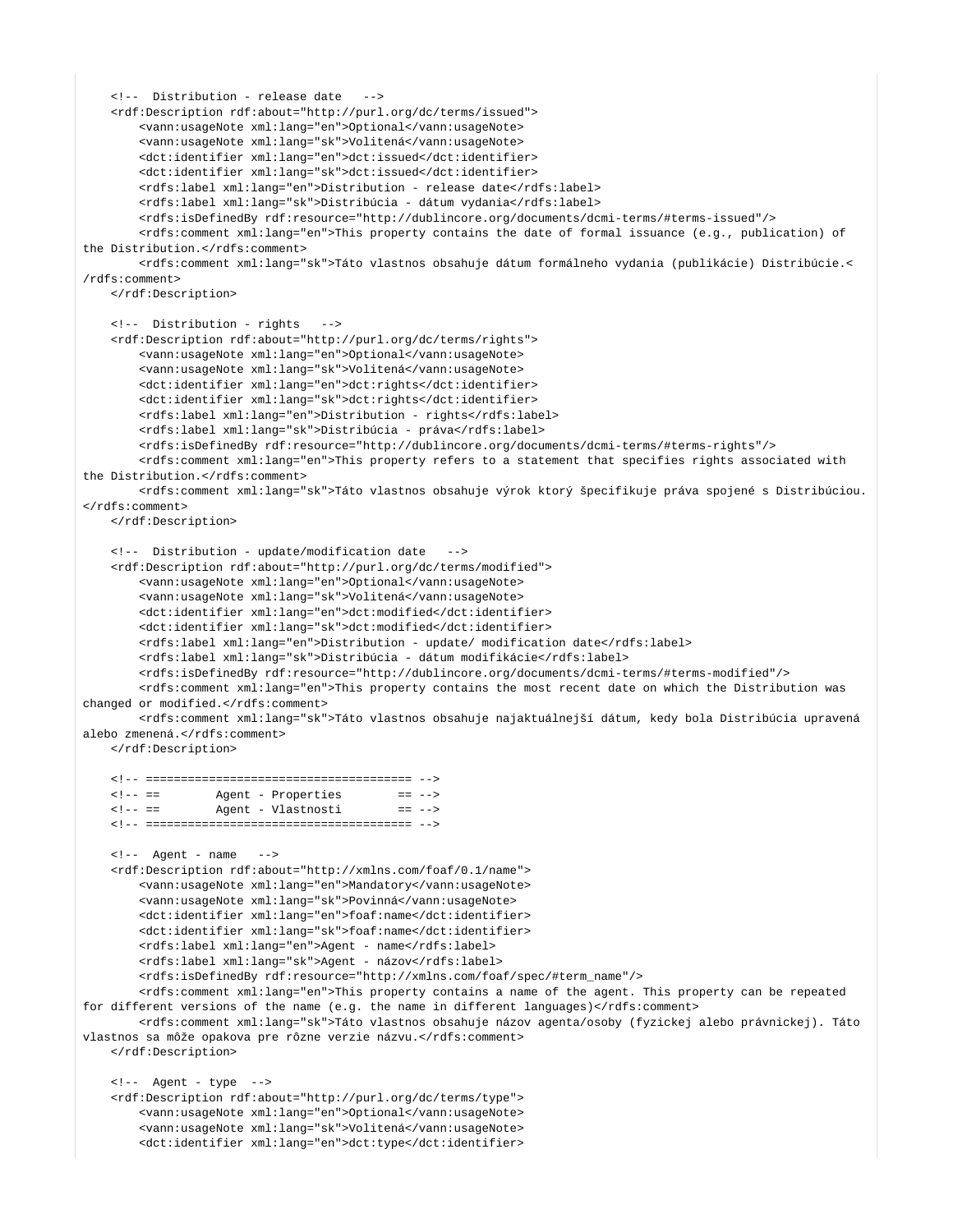```
<dct:identifier xml:lang="sk">dct:type</dct:identifier>
       <rdfs:label xml:lang="en">Agent - type</rdfs:label>
       <rdfs:label xml:lang="sk">Agent - typ</rdfs:label>
       <rdfs:isDefinedBy rdf:resource="http://dublincore.org/documents/dcmi-terms/#terms-type"/>
       <rdfs:comment xml:lang="en">This property refers to a type of the agent that makes the Catalogue or
Dataset available.</rdfs:comment>
       <rdfs:comment xml:lang="sk">Táto vlastnos obsahuje typ agenta ktorý poskytuje Katalóg alebo Dataset.<
/rdfs:comments</rdf:Description>
   <!-- == Category Scheme - Properties == -->
   <!-- == Schéma Kategórie - Vlastnosti
                                         = - -<!-- Category Scheme - title -->
   <rdf:Description rdf:about="http://purl.org/dc/terms/title">
       <vann:usageNote xml:lang="en">Mandatory</vann:usageNote>
       <vann:usageNote xml:lang="sk">Povinná</vann:usageNote>
       <dct:identifier xml:lang="en">dct:title</dct:identifier>
       <dct:identifier xml:lang="sk">dct:title</dct:identifier>
       <rdfs:label xml:lang="en">Category Scheme - title</rdfs:label>
       <rdfs:label xml:lang="sk">Schéma Kategórie - názov</rdfs:label>
       <rdfs:isDefinedBy rdf:resource="http://dublincore.org/documents/dcmi-terms/#terms-title"/>
       <rdfs:comment xml:lang="en">This property contains a name of the category scheme. May be repeated for
different versions of the name.</rdfs:comment>
       <rdfs:comment xml:lang="sk">Táto vlastnos obsahuje názov schémy kategórie. Môže sa opakova pre rôzne
verzie názvu. </rdfs: comment>
   </rdf:Description>
   \lt!! -- ==
            Checksum - Properties
                                       = 2 - 5\leq 1 - 1Checksum - Vlastnosti
                                        = = ->
   <!-- Checksum - algorithm
                             --<rdf:Description rdf:about="http://spdx.org/rdf/terms#algorithm">
       <vann:usageNote xml:lang="en">Mandatory</vann:usageNote>
       <vann:usageNote xml:lang="sk">Povinná</vann:usageNote>
       <dct:identifier xml:lang="en">spdx:algorithm</dct:identifier>
       <dct:identifier xml:lang="sk">spdx:algorithm</dct:identifier>
       <rdfs:label xml:lang="en">Checksum - algorithm</rdfs:label>
       <rdfs:label xml:lang="sk">Checksum - algoritmus</rdfs:label>
       <rdfs:isDefinedBy rdf:resource="http://spdx.org/rdf/terms/#algorithm"/>
       <rdfs:comment xml:lang="en">Identifies the algorithm used to produce the subject Checksum. Currently,
SHA-1 is the only supported algorithm. It is anticipated that other algorithms will be supported at a later
time.</rdfs:comment>
       <rdfs:comment xml:lang="sk">Identifikuje algoritmus využitý na vytvorenie opisovaného Checksumu.</rdfs:
comment</rdf:Description>
   <!-- Checksum - checksum value
                                  --<rdf:Description rdf:about="http://spdx.org/rdf/terms#checksumValue">
       <vann:usageNote xml:lang="en">Mandatory</vann:usageNote>
       <vann:usageNote xml:lang="sk">Povinná</vann:usageNote>
       <dct:identifier xml:lang="en">spdx:checksumValue</dct:identifier>
       <dct:identifier xml:lang="sk">spdx:checksumValue</dct:identifier>
       <rdfs:label xml:lang="en">Checksum - checksum value</rdfs:label>
       <rdfs:label xml:lang="sk">Checksum - kontrolný súet</rdfs:label>
       <rdfs:isDefinedBy rdf:resource="http://spdx.org/rdf/terms/#checksumValue"/>
       <rdfs:comment xml:lang="en">This property provides a lower case hexadecimal encoded digest value
produced using a specific algorithm.</rdfs:comment>
       <rdfs:comment xml:lang="sk">Táto vlastnos obsahuje hexadecimálnu hodnotu vytvorenú pomocou špecifického
algoritmu.</rdfs:comment>
   </rdf:Description>
   Category - Properties
   \leq 1 - 1 == 2 - 5<!-- == Kategória - Vlastnosti
                                        = 2 - 5
```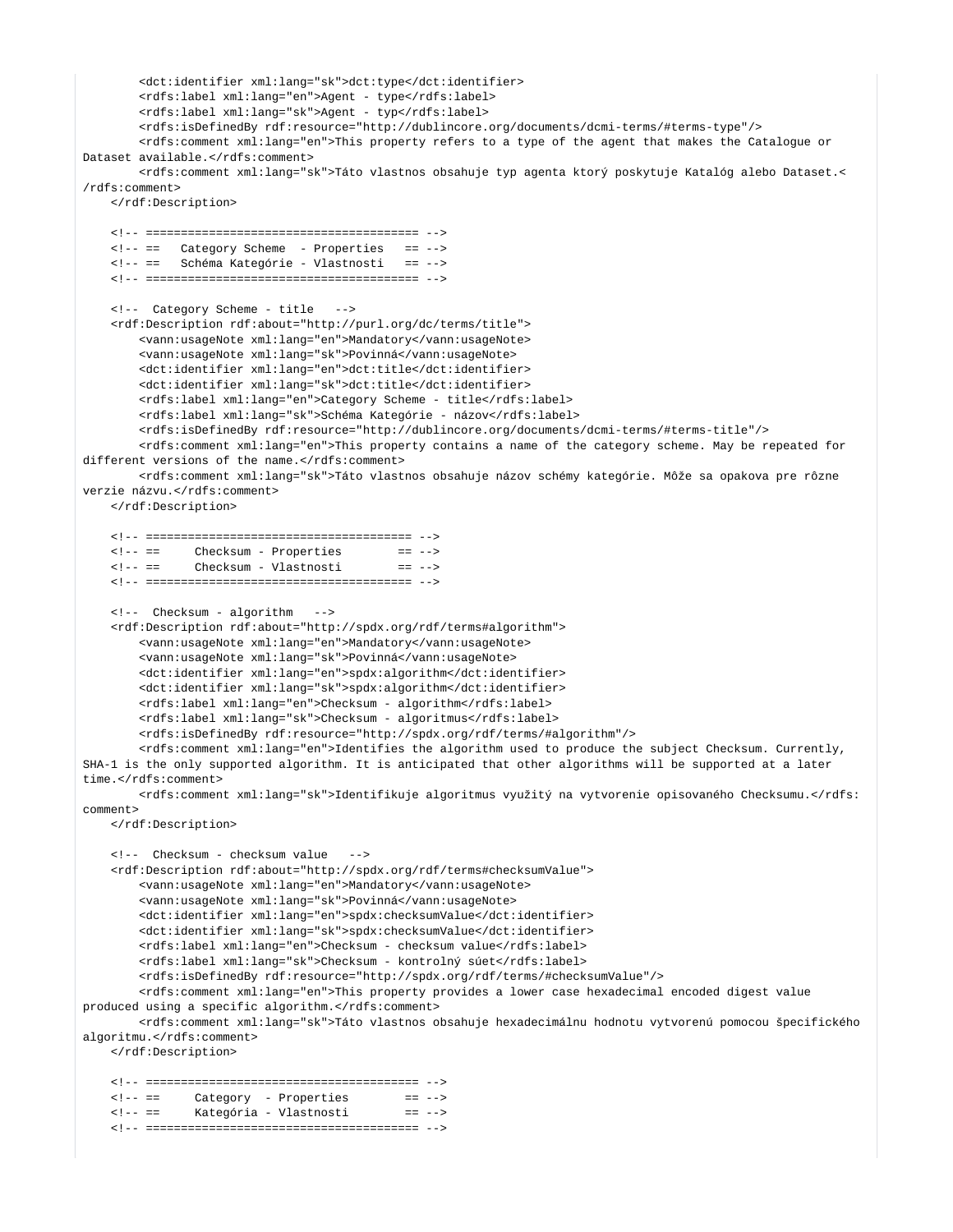```
 <!-- Category - preferred label -->
     <rdf:Description rdf:about="http://www.w3.org/2004/02/skos/core#prefLabel"> 
        <vann:usageNote xml:lang="en">Mandatory</vann:usageNote>
        <vann:usageNote xml:lang="sk">Povinná</vann:usageNote>
        <dct:identifier xml:lang="en">skos:prefLabel</dct:identifier>
        <dct:identifier xml:lang="sk">skos:prefLabel</dct:identifier>
        <rdfs:label xml:lang="en">Category - preferred label</rdfs:label>
         <rdfs:label xml:lang="sk">Kategória - preferovaný názov</rdfs:label>
        <rdfs:isDefinedBy rdf:resource="http://www.w3.org/2009/08/skos-reference/skos.html#prefLabel"/>
        <rdfs:comment xml:lang="en">This property contains a preferred label of the category. This property can 
be repeated for parallel language versions of the label.</rdfs:comment>
        <rdfs:comment xml:lang="sk">Táto vlastnos obsahuje preferovaný názov kategórie. Táto vlastnos sa môže 
opakova pre oznaenie v rôznych jazykoch.</rdfs:comment>
     </rdf:Description>
    <!-- ====================================== --> 
    <!-- == Licence Document - Properties == --> 
    <!-- == Licenný Dokument - Vlastnosti == --> 
    <!-- ====================================== --> 
    <!-- Licence Document - licence type -->
    <rdf:Description rdf:about="http://purl.org/dc/terms/type"> 
        <vann:usageNote xml:lang="en">Optional</vann:usageNote>
        <vann:usageNote xml:lang="sk">Volitená</vann:usageNote>
        <dct:identifier xml:lang="en">dct:type</dct:identifier>
        <dct:identifier xml:lang="sk">dct:type</dct:identifier>
         <rdfs:label xml:lang="en">Licence Document - licence type</rdfs:label>
        <rdfs:label xml:lang="sk">Licenný Dokument - typ licencie</rdfs:label>
        <rdfs:isDefinedBy rdf:resource="http://dublincore.org/documents/dcmi-terms/#terms-type"/>
        <rdfs:comment xml:lang="en">This property refers to a type of licence, e.g. indicating 'public domain' 
or 'royalties required'.</rdfs:comment>
         <rdfs:comment xml:lang="sk">Táto vlastnos obsahuje typ licencie.</rdfs:comment>
    </rdf:Description>
    <!-- ========================================= -->
    <!-- == Identifier - Properties == -->
    <!-- == Identifikátor - Vlastnosti == -->
    <!-- ========================================= -->
     <!-- Identifier - notation -->
    <rdf:Description rdf:about="http://www.w3.org/2004/02/skos/core#notation"> 
        <vann:usageNote xml:lang="en">Mandatory</vann:usageNote>
        <vann:usageNote xml:lang="sk">Povinná</vann:usageNote>
        <dct:identifier xml:lang="en">skos:notation</dct:identifier>
        <dct:identifier xml:lang="sk">skos:notation</dct:identifier>
        <rdfs:label xml:lang="en">Identifier - notation</rdfs:label>
        <rdfs:label xml:lang="sk">Identifikátor - kód</rdfs:label>
        <rdfs:isDefinedBy rdf:resource="http://www.w3.org/2009/08/skos-reference/skos.html#notation"/>
        <rdfs:comment xml:lang="en">This property contains a string that is an identifier in the context of the 
identifier scheme referenced by its datatype.</rdfs:comment>
        <rdfs:comment xml:lang="sk">Táto vlastnos obsahuje reazec ktorý je identifikátorom v kontexte schémy 
identifikátorov referencovaných v jeho datatype.</rdfs:comment>
    </rdf:Description>
    <!-- Identifier - type -->
    <rdf:Description rdf:about="http://www.w3.org/ns/dcat#theme"> 
         <vann:usageNote xml:lang="en">Optional</vann:usageNote>
         <vann:usageNote xml:lang="sk">Volitená</vann:usageNote>
        <dct:identifier xml:lang="en">dct:identifier</dct:identifier>
         <dct:identifier xml:lang="sk">dct:identifier</dct:identifier>
        <rdfs:label xml:lang="en">Identifier - type</rdfs:label>
        <rdfs:label xml:lang="sk">Identifikátor - typ</rdfs:label>
        <rdfs:isDefinedBy rdf:resource="https://www.w3.org/TR/vocab-dcat/#Property:dataset_theme"/>
        <rdfs:comment xml:lang="en">This property refers to a category of the Dataset. A Dataset may be 
associated with multiple themes. Subproperty of dct:subject</rdfs:comment>
        <rdfs:comment xml:lang="sk">Táto vlastnos obsahuje kategóriu Datasetu. Dataset môže ma viacero tém. 
Podvlastnos dct: subject.</rdfs: comment>
    </rdf:Description>
    <!-- ======================================= --> 
    <!-- == Period Of Time - Properties == -->
```